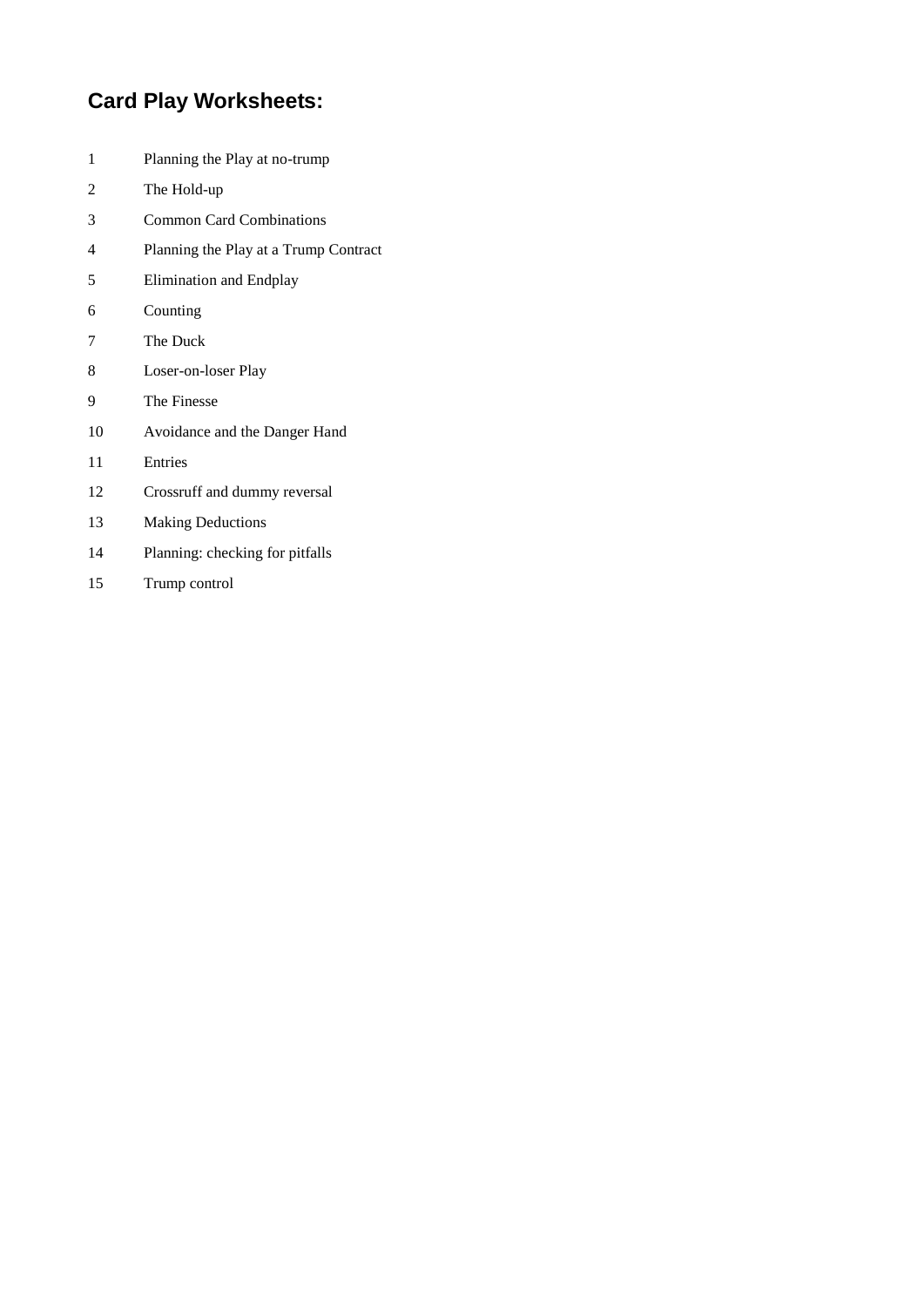# **Card Play Worksheet 1: Planning the play at no-trump**

- 1 Count your sure tricks
- 2 Choose a Work Suit where you can establish the extra tricks you need
- 3 Give up tricks that must be lost early, while you still control the other suits
- 4 Check for pitfalls how often must you lose the lead? Any problems with entries?

### **Plan the play in 3NT**

| <b>Dealer</b>            | $\star 765$                    | <b>Dealer</b><br>$\triangle$ K3        |
|--------------------------|--------------------------------|----------------------------------------|
| South                    | $\bullet$ A65                  | South<br>$\bullet$ Q <sub>52</sub>     |
| <b>Love All</b>          | $\bullet$ 96                   | <b>NS Vul</b><br>$\bullet$ KJ987       |
|                          | $\clubsuit$ QJ1094             | $\clubsuit 654$                        |
|                          | $\mathbf N$                    | $\mathbf N$                            |
|                          | W E                            | W E                                    |
|                          | S                              | S                                      |
|                          | $\triangle$ AK42               | $\triangle$ A64                        |
|                          | $\bullet$ K83                  | $\bullet$ AJ                           |
|                          | $\triangle$ A1073              | $\triangle$ 1053                       |
|                          | $\cdot$ K2                     | $*$ AKQJ10                             |
| West                     | North East South<br>$1\bullet$ | North East South<br>West<br>$1\bullet$ |
| $2 \bullet$ Pass<br>Pass | 2NT                            | Pass $1 \leftarrow$ Pass<br>2NT        |
| Pass                     | 3NT All Pass                   | 3NT All Pass<br>Pass                   |
| Lead: $\bullet$ Q        |                                | Lead: $\triangle$ 5                    |
|                          | Sure Tricks?                   | Sure Tricks?                           |
|                          |                                |                                        |
| Plan?                    |                                | Plan?                                  |
|                          |                                |                                        |

| 4<br>ŗ,                 |  | <b>Dealer</b><br>South<br>NS Vul |                                | $\triangle$ K3<br>$\bullet$ Q <sub>52</sub><br>$\bullet$ KJ987<br>$\clubsuit 654$<br>$\mathbf N$<br>$\mathbf S$<br>$\triangle$ A64<br>$\bullet$ AJ<br>$\triangleleft$ 1053 | W E<br>$*$ AKQJ10 |  |
|-------------------------|--|----------------------------------|--------------------------------|----------------------------------------------------------------------------------------------------------------------------------------------------------------------------|-------------------|--|
| South<br>$1 \spadesuit$ |  |                                  | West North East South          |                                                                                                                                                                            | $1 -$             |  |
| 2NT                     |  |                                  | Pass $1 \leftarrow$ Pass $2NT$ |                                                                                                                                                                            |                   |  |
|                         |  |                                  | Pass 3NT All Pass              |                                                                                                                                                                            |                   |  |
|                         |  | Lead: $\triangle$ 5              |                                |                                                                                                                                                                            |                   |  |
|                         |  |                                  | Sure Tricks?                   |                                                                                                                                                                            |                   |  |
|                         |  |                                  |                                |                                                                                                                                                                            | Work Suit?        |  |
|                         |  | Plan?                            |                                |                                                                                                                                                                            |                   |  |

| <b>Dealer East</b> $\bullet$ 86<br><b>EW Vul</b> | $\bullet$ J52<br>$\triangle$ AKQ43<br>$*976$<br>$\mathbf N$<br>W E<br>$\mathbf S$<br>$\spadesuit$ AQ4<br>$\blacktriangleright$ KQ4<br>$\triangle$ 10987<br>$\triangle$ AQ2 | <b>Dealer</b><br>$\bullet K$<br><b>North</b><br>$\bullet$ J5<br><b>Game All</b><br>$\triangle$ QJ1084<br>* AK975<br>$\mathbf N$<br>W E<br>S<br>$\triangle$ AQ4<br>$\blacktriangleright$ A10632<br>$\bullet$ 96<br>$*832$ |
|--------------------------------------------------|----------------------------------------------------------------------------------------------------------------------------------------------------------------------------|--------------------------------------------------------------------------------------------------------------------------------------------------------------------------------------------------------------------------|
| All Pass<br>Lead: AJ                             | West North East South<br>Pass $1\bullet$<br>Pass 3 <sup>+</sup> Pass 3NT<br>Sure Tricks?<br>Work Suit?                                                                     | West North East South<br>$-1$ 1 Pass 1<br>Pass 24 Pass 2NT<br>Pass 3NT All Pass<br>Lead: $\triangle$ 5<br>Sure Tricks?<br>Work Suit?<br>Plan?                                                                            |

| Dealer East * 86<br>EW Vul $\bullet$ J52 | $\triangle$ AKQ43<br>$*976$<br>$\mathbf N$<br>W E<br>S<br>$\triangle$ AQ4<br>$\blacktriangleright$ KQ4<br>$\triangle$ 10987<br>$\triangle$ AQ2 | $\bullet K$<br><b>Dealer</b><br>North $\bullet$ J5<br>Game All $\leftrightarrow$ QJ1084<br>$*$ AK975<br>$\mathbf N$<br>W E<br>$\mathbf S$<br>$\triangle$ AQ4<br>$\blacktriangleright$ A10632<br>$\bullet$ 96<br>$*832$ |
|------------------------------------------|------------------------------------------------------------------------------------------------------------------------------------------------|------------------------------------------------------------------------------------------------------------------------------------------------------------------------------------------------------------------------|
|                                          | West North East South<br>Pass $1\bullet$                                                                                                       | West North East South<br>$-1$ 1 Pass 1                                                                                                                                                                                 |
| All Pass                                 | Pass 3 <sup>+</sup> Pass 3NT                                                                                                                   | Pass 2. Pass 2NT<br>Pass 3NT All Pass                                                                                                                                                                                  |
| Lead: *J                                 |                                                                                                                                                | Lead: $\triangle$ 5                                                                                                                                                                                                    |
|                                          |                                                                                                                                                |                                                                                                                                                                                                                        |
|                                          | Work Suit?                                                                                                                                     | Work Suit?                                                                                                                                                                                                             |
|                                          | Plan?                                                                                                                                          | Plan?<br><u> 1980 - Johann Johann Stoff, deutscher Stoffen und der Stoffen und der Stoffen und der Stoffen und der Stoffen</u>                                                                                         |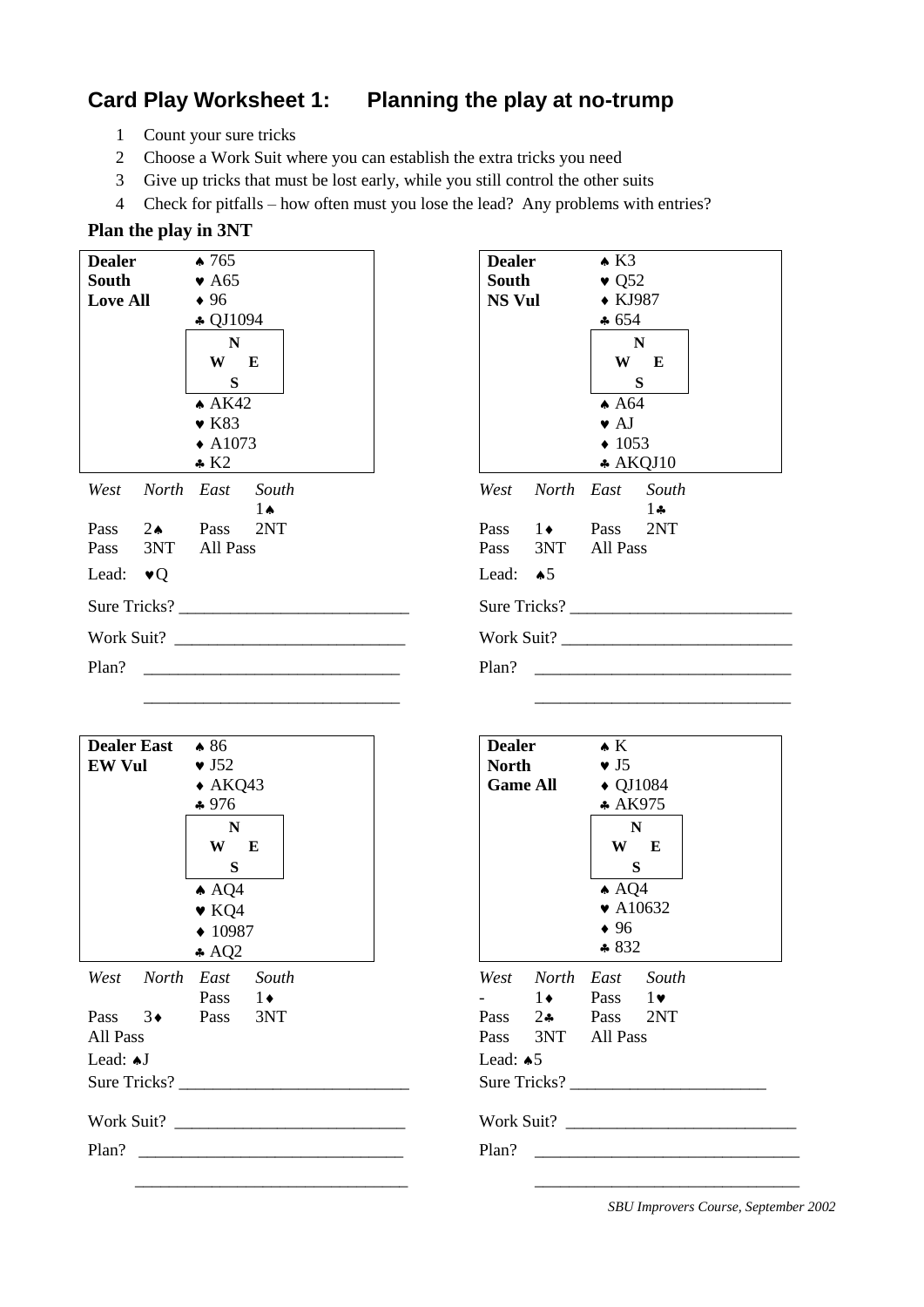### **Worksheet 1: Planning the play at no-trump – Teachers' Notes**

- 1. Count your sure tricks
- 2. Choose a Work Suit where you can establish the extra tricks you need
- 3. Give up tricks that must be lost early, while you still control the other suits
- 4. Check for pitfalls how often must you lose the lead? Any problems with entries?



5 Sure Tricks,  $2x \cdot 8$ ,  $2x \cdot 8$ ,  $1x \cdot 8$  Sure Tricks,  $2x \cdot 8$ ,  $1x \cdot 8$ ,  $1x \cdot 8$ ,  $5x \cdot 8$ Establish 4 more tricks in clubs. You could establish 1 diamond quickly with a *Play high cards from the short hand first* -  $*K$  good guess, but if you guess wrong opponents *Keep an entry to dummy.* Win  $\blacktriangledown K$  at Trick 1. may establish enough spades to beat you.



7 Sure Tricks,  $2x \cdot s$ ,  $3x \cdot s$ ,  $1x \cdot s$ You can make at least 1 extra trick in diamonds, Work Suit is not always the one with most cards! **but note the potential blockage.** Diamonds has 2 losers, but will establish 3 tricks Establish 2 extra tricks in hearts Playing on clubs will establish just 2 tricks – Do not duck  $\triangle K$  at trick 1- they may switch to clubs and 1 extra loser.



(You do not want them to switch to diamonds) You can *ensure* an extra trick in hearts by leading out ace, then jack.

Keep  $\triangle K$  as an entry: win trick 1 with  $\triangle A$ 



Lead:  $\bullet$ J Lead:  $\bullet$ S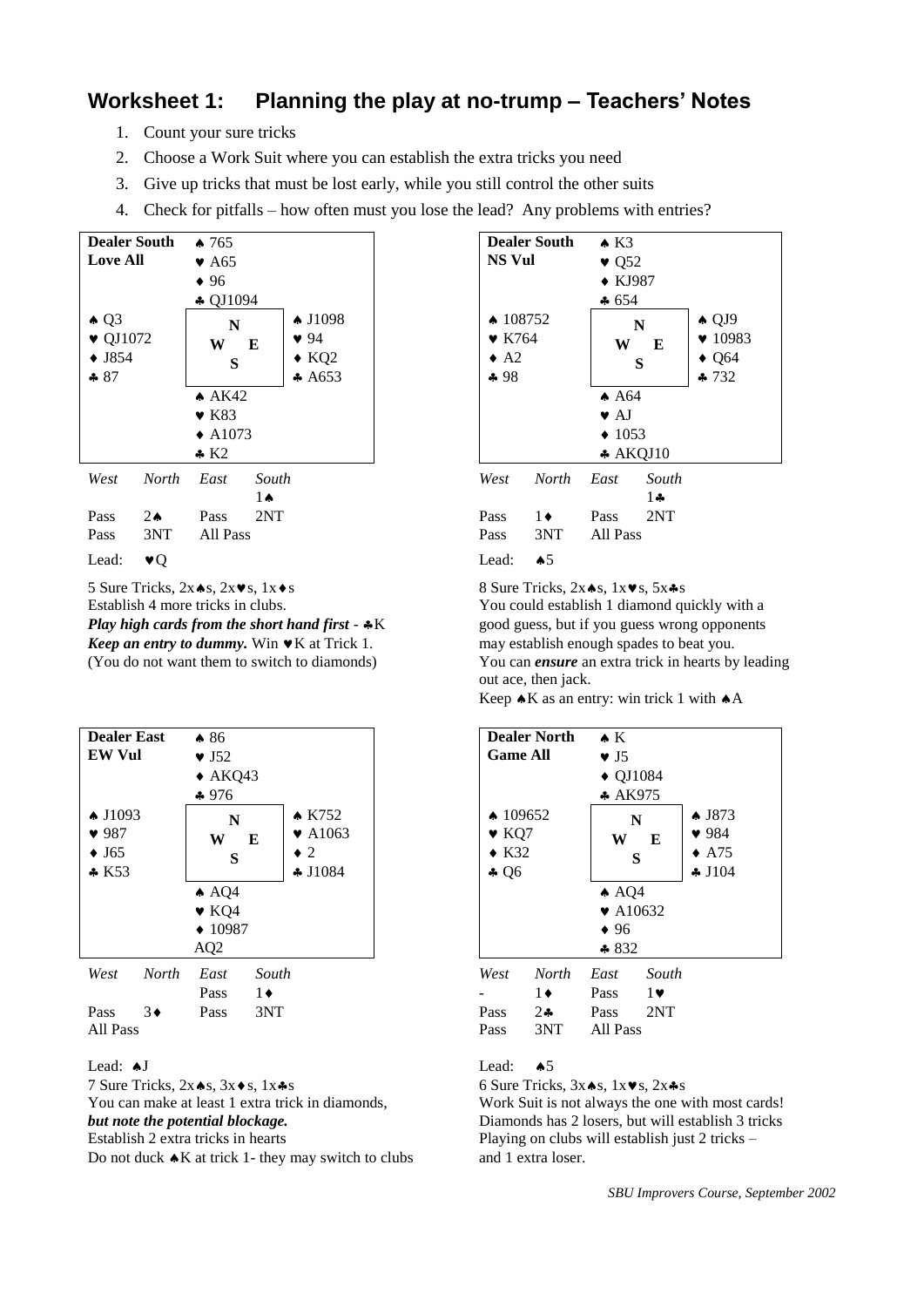# **Card Play Worksheet 2: The Hold-Up**

**The Rule of Seven:** Add the number of cards held by declarer and dummy and deduct from seven This tells you the number of times you must hold up *Do not hold up longer than necessary*

**Note:** You may need to hold up with two stoppers when you have to give up the lead twice

| $\triangle$ K72                              | $\bullet$ 764                             |
|----------------------------------------------|-------------------------------------------|
| $\blacktriangleright$ A65                    | $\bullet$ QJ97                            |
| $\bullet$ 92                                 | $\triangle$ A52                           |
| $\clubsuit$ AQ1083                           | $\clubsuit$ AQ10                          |
| N                                            | $\mathbf N$                               |
| W E                                          | W E                                       |
| <sub>S</sub>                                 | S                                         |
| $\triangle$ AQ9                              | $\triangle$ AQ2                           |
| $\bullet$ K73                                | $\blacktriangledown 1086$                 |
| $\triangle$ A105                             | $\bullet$ K987                            |
| $\clubsuit$ J952                             | $\star$ KJ6                               |
| Contract: 3NT                                | Contract: 3NT                             |
| Lead: $\bullet 6$ . East plays $\bullet Q$ . | Lead: $\bullet$ J. East plays $\bullet$ K |
| Sure Tricks?                                 | Sure Tricks?                              |
|                                              | Work Suit?                                |
|                                              |                                           |
| How many times?                              | How many times?                           |

#### **Holding up to kill a defender's long suit**

### **Two examples of deciding whether to hold-up or not: the Danger Hand**

**Note**: There are two possible reasons for considering one opponent to be the *Danger Hand:*

- 1) he has enough winners to cash to defeat you
	- 2) **he can lead through your honour card**

| $\bullet$ J7                               | $\triangle$ K105                           |
|--------------------------------------------|--------------------------------------------|
| $\blacktriangleright$ A753                 | $\bullet$ Q109                             |
| $\bullet$ 92                               | $\bullet$ 92                               |
| $\triangle$ AQ1095                         | $\clubsuit$ AJ975                          |
| $\mathbf N$                                | $\mathbf N$                                |
| W E                                        | W E                                        |
| S                                          | S                                          |
| $\triangle$ AK543                          | $\triangle$ AQJ3                           |
| $\bullet$ K <sub>6</sub>                   | $\blacktriangledown$ AJ85                  |
| $\triangle$ AJ3                            | $\bullet$ AJ4                              |
| \$J82                                      | $\clubsuit$ Q8                             |
| Contract: 3NT                              | Contract: 3NT                              |
| Lead: $\bullet 5$ . East plays $\bullet Q$ | Lead: $\bullet 5$ . East plays $\bullet Q$ |
| Sure Tricks?                               | Sure Tricks?                               |
| Work Suit?                                 |                                            |
|                                            | Do you hold up? $\sqrt{2}$                 |
|                                            | How many times?                            |

|                                 | $\star$ K105                               |  |
|---------------------------------|--------------------------------------------|--|
|                                 | $\bullet$ Q109                             |  |
|                                 | $\bullet$ 92                               |  |
|                                 | $\clubsuit$ AJ975                          |  |
|                                 | N                                          |  |
|                                 | W E                                        |  |
|                                 | S                                          |  |
|                                 | $\triangle$ AQJ3                           |  |
|                                 | $\bullet$ AJ85                             |  |
|                                 | $\bullet$ AJ4                              |  |
|                                 | $\clubsuit$ Q8                             |  |
| Contract:                       | 3NT                                        |  |
|                                 | Lead: $\bullet 5$ . East plays $\bullet Q$ |  |
| Sure Tricks?                    |                                            |  |
| Work Suit?                      |                                            |  |
| Do you hold up? $\qquad \qquad$ |                                            |  |
| How many times?                 |                                            |  |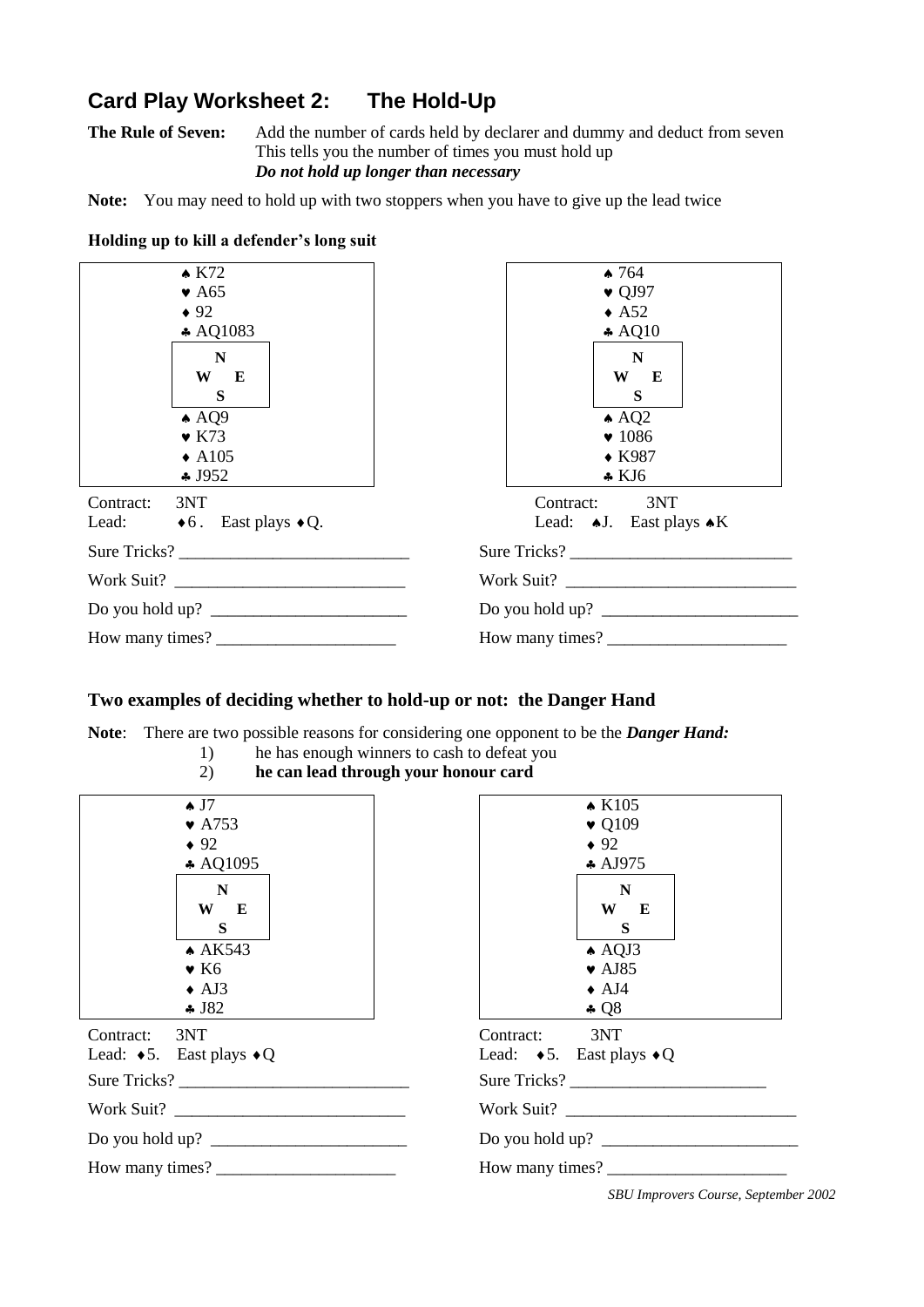### **Worksheet 2: The Hold-Up – Teacher's Notes**

**The Rule of Seven:** Add the number of cards held by declarer and dummy and deduct from seven This tells you the number of times you must hold up *Do not hold up longer than necessary*

**Note:** You may need to hold up with two stoppers when you have to give up the lead twice

|                                                                             | $\triangle$ K72<br>$\blacktriangleright$ A65                  |                                                                             |                                                                                   | $\bullet$ 764<br>$\bullet$ QJ97                                                 |
|-----------------------------------------------------------------------------|---------------------------------------------------------------|-----------------------------------------------------------------------------|-----------------------------------------------------------------------------------|---------------------------------------------------------------------------------|
|                                                                             | $\bullet$ 92<br>$\clubsuit$ AQ1083                            |                                                                             |                                                                                   | $\triangle$ A52<br>AQ10                                                         |
| $\triangle$ J863<br>$\bullet$ J94<br>$\blacklozenge$ KJ864<br>$\clubsuit 6$ | N<br>W<br>E<br>S                                              | $\spadesuit$ 1054<br>$\blacktriangledown$ Q1082<br>$\bullet$ Q73<br>$*$ K74 | $\triangle$ J10983<br>$\bullet$ K <sub>2</sub><br>$\triangleleft$ Q103<br>$* 854$ | N<br>W<br>S                                                                     |
|                                                                             | $\triangle$ AQ9<br>$\bullet$ K73<br>$\triangle$ A105<br>4J952 |                                                                             |                                                                                   | $\triangle$ AQ2<br>$\blacktriangledown$ 1086<br>$\bullet$ K987<br>$\bullet$ KJ6 |
| Contract:                                                                   | 3NT                                                           |                                                                             | Contract:                                                                         | 3NT                                                                             |

Hold up till the third round (Again, no danger if spades break 4-4)

 764  $\bullet$  QJ97  $\triangle$  A52 AQ10 ◆ J10983  $\bullet$  K<sub>2</sub>  $\triangle$  Q103  $$854$ **N W E S**  $\triangle$  K5  $\blacktriangleright$  A543  $\bullet$  J64 \* 9732  $\triangle$  AO2  $\bullet$  1086 ◆ K987 KJ6

Lead:  $\bullet 6$  Lead:  $\bullet J$ 

A simple hold-up: if East has 3 diamonds When East plays  $\star$ K – hold up. Win the next spade. and  $\clubsuit K$  he will have no diamond left to play, You must give up the lead twice in hearts - leave if diamonds break 4-4 there is no problem. East without a spade to lead when he wins  $\blacktriangleright$  A.

**Note**: There are two possible reasons for considering one opponent to be the *Danger Hand:*

- 1) he has enough winners to cash to defeat you
- 2) he can lead through your honour card

### **2 examples of deciding whether to hold-up or not: the Danger Hand**



Lead:  $\bullet$  5. East plays  $\bullet$  Q Lead:  $\bullet$  5. East plays  $\bullet$  Q

The Work Suit is clubs, you will finesse into East. The Work Suit is hearts and you will finesse into Hold up twice so he has no diamonds left West. Win  $\star$  A – if West gets in  $\star$  J prevents him





from running the suit.

*SBU Improvers Course, September 2002*

#### **Holding up to kill defenders long suit**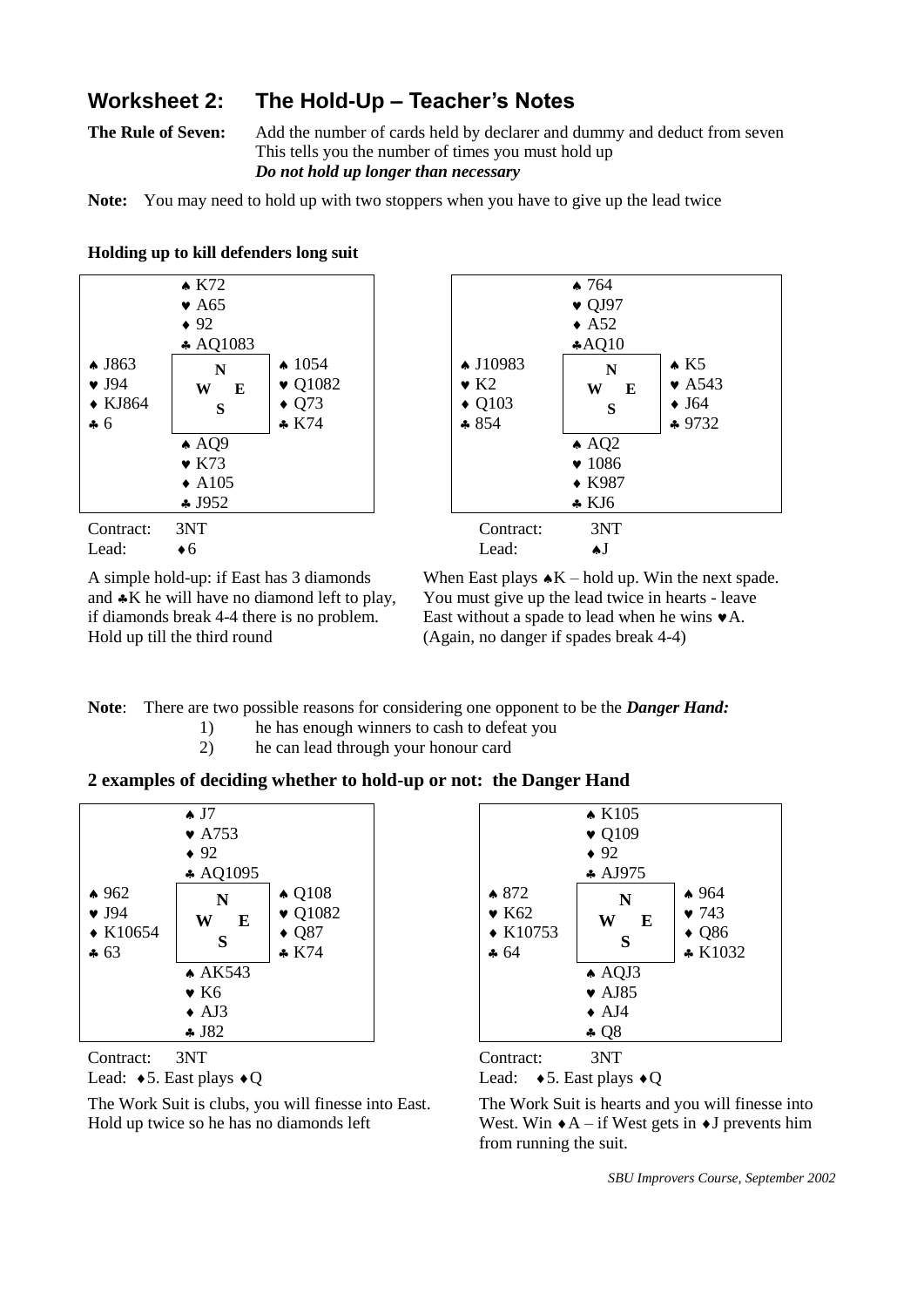# **Card Play Worksheet 3: Common Card Combinations**

| $\bullet$ J976     | $\bullet$ KQ94     | $\triangle$ AQ97 | $\triangle$ AJ654 | $\triangle$ AKQ42 |
|--------------------|--------------------|------------------|-------------------|-------------------|
| $\triangle$ AQ8532 | $\triangle$ A10652 | $\star$ K8642    | $\star$ K8732     | $\div 10983$      |
|                    |                    |                  |                   |                   |
|                    |                    |                  |                   |                   |
|                    |                    |                  |                   |                   |

**How would you play these suits in order to avoid unnecessary losers?**

|                   | <b>Safety plays.</b> What is the best line for | a) losing no tricks in the suit | b) avoiding losing two tricks in the suit |                  |
|-------------------|------------------------------------------------|---------------------------------|-------------------------------------------|------------------|
| $\triangle$ AQ653 | $\star$ KJ43                                   | $\ast$ AQ63                     | $\clubsuit$ Q8765                         | $\clubsuit$ J105 |
| $* 8742$          | $\ast$ A962                                    | $\clubsuit$ J542                | $\star$ A10432                            | $* A K432$       |
| a)                |                                                |                                 |                                           |                  |
| b)                |                                                |                                 |                                           |                  |
|                   |                                                |                                 |                                           |                  |

### **How do you plan the play of these hands?**

|           | $\triangle$ J103          | $*862$                     |
|-----------|---------------------------|----------------------------|
|           | $\bullet$ 74              | $\blacktriangleright$ AQ10 |
|           | $\triangle$ AQ954         | $\blacklozenge$ KJ62       |
|           | $-$ Q86                   | $-542$                     |
|           | $\mathbb N$               | $\mathbf N$                |
|           | W<br>$\mathbf E$          | W<br>$\mathbf E$           |
|           | ${\bf S}$                 | ${\bf S}$                  |
|           | $\triangle$ AKQ           | $\triangle$ AK             |
|           | $\blacktriangleright$ A53 | $\bullet$ KJ5              |
|           | $\blacklozenge$ K106      | $\triangleleft$ Q53        |
|           | \$5432                    | $*$ A9876                  |
| Contract: | 3NT                       | Contract:<br>3NT           |
| Lead:     | $\mathbf{v}$ K            | Lead:<br>$\triangle Q$     |
|           |                           |                            |
|           |                           |                            |
|           |                           |                            |

**Note:** Examine the small cards - try to avoid blockages. *Ensure your contract* at aggregate or teams scoring: at *match points* safety plays can be an expensive luxury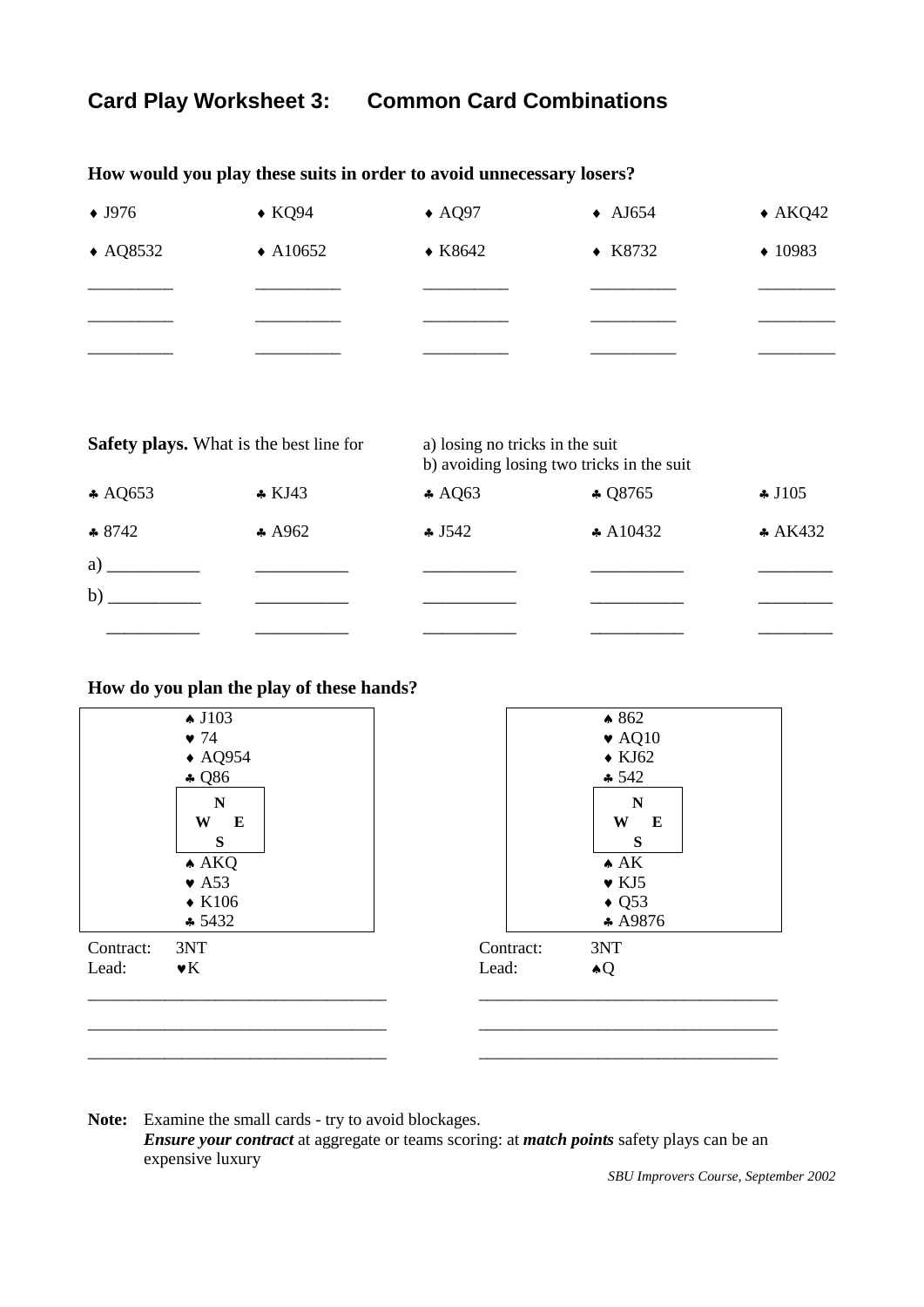## **Worksheet 3: Common Card Combinations – Teacher's Notes**

### **Playing cards in the right order to avoid unnecessary losers:**

| $\bullet$ J976                                                 | $\triangle$ KO94                                    | $\triangle$ AO97                                   | $\triangle$ AJ654                   | $\triangle$ AKQ42                   |
|----------------------------------------------------------------|-----------------------------------------------------|----------------------------------------------------|-------------------------------------|-------------------------------------|
| $\triangle$ AQ8532                                             | $\triangle$ A10652                                  | $\triangle$ K8642                                  | $\triangle$ K8732                   | $\triangle$ 10983                   |
| $Run J - guards$<br>against $K10x$ in $E$<br>(missing 3, K10x) | Cash $K$ – guards<br>against Jxxx in<br>either hand | Cash K. You can<br>pick up J10xx in<br>W but not E | Cash K. You can<br>pick up Qxx in W | Play 10 to<br>A - avoid<br>blockage |

#### **Safety plays:** the best line for a) losing no tricks in the suit

b) allowing yourself to lose one trick to avoid losing two

| $\ast$ AQ653                                                       | $\star$ KJ43                                                                                                                            | $\clubsuit$ AO63                     | $\clubsuit$ Q8765                                | $\clubsuit$ J105                                  |
|--------------------------------------------------------------------|-----------------------------------------------------------------------------------------------------------------------------------------|--------------------------------------|--------------------------------------------------|---------------------------------------------------|
| $\bullet$ 8742                                                     | $\ast$ A962                                                                                                                             | $-1542$                              | $\clubsuit$ A10432                               | A K432                                            |
| a) Finesse O<br>Play for 2-2 break                                 | Finesse J<br>(do not cash A in case)<br>W has singleton $Q$ )                                                                           | Finesse O<br>(hope for $Kx$ in $W$ ) | Cash A, hoping<br>for singleton K                | Cash A.<br>run J                                  |
| b) Cash A. Then lead<br>towards Q. (avoid<br>losing to stiff $K$ ) | Cash K. Then low<br>towards 9. Picks up<br>Q10xx in either hand.<br>$(Cash A/K)$ in hand<br>with J if you can<br>afford 1 loser, not 2) | Cash A. Then low<br>towards J.       | Low towards O<br>picks up KJx in<br>either hand. | Low to J<br>(4 tricks)<br>unless E<br>has $5 - s$ |

#### **Hands where the best play matters**

|                                                       | $\triangle$ J103<br>$\bullet$ 74<br>$\triangle$ AQ954<br>$\clubsuit$ Q86 |                                                           |
|-------------------------------------------------------|--------------------------------------------------------------------------|-----------------------------------------------------------|
| $*86$<br>$\bullet$ KQ1092<br>$\bullet$ J872<br>$*$ K9 | N<br>E<br>W<br>S                                                         | $*97542$<br>$\bullet$ J68<br>$\bullet$ 3<br>$\star$ AJ107 |
|                                                       | $\triangle$ AKQ                                                          |                                                           |
|                                                       | $\bullet$ A53                                                            |                                                           |
|                                                       | $\bullet$ K106                                                           |                                                           |
|                                                       | $-5432$                                                                  |                                                           |

7 Sure tricks, 2 extra from diamonds 6 Sure tricks. Play  $\bullet$  A, then  $\bullet$  K. When East shows out you Clubs are too slow – if you give up the lead *unblock*  $\triangleleft 10$  on the first round or you The only hope is to establish  $3x \triangleleft s$ .

**Note:** Examine the small cards.

Try to avoid blockages.



| Contract: 3NT |                | Contract: | 3NT |
|---------------|----------------|-----------|-----|
| Lead:         | $\mathbf{v}$ K | Lead:     |     |

can finesse against West's Jx. You must twice you will lose at least  $2x \cdot s$ ,  $2x \cdot s$  and  $\cdot A$ . cannot get to dummy. Lead twice towards KJxx in case West has Ax

Ensure your contract at aggregate or teams scoring: at match points safety plays are an expensive luxury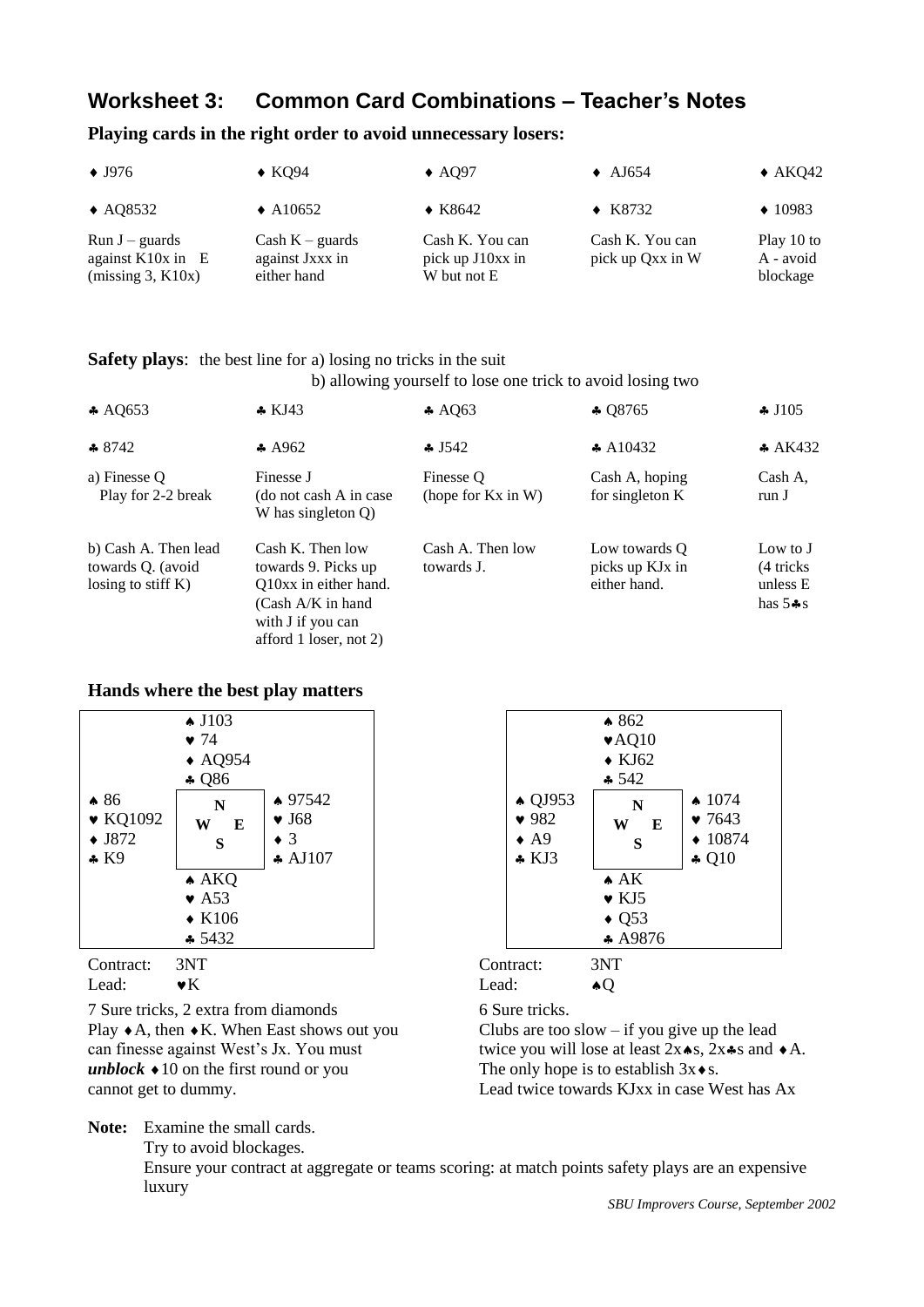# **Card Play Worksheet 4: Planning a Trump Contract**

#### **Count your losers – and your winners**

**Note:** Making a plan involves counting your **tricks** as well as your **losers.** Before drawing trump make sure you will have enough tricks once they are drawn If you need to establish a side suit it is usually best to attend to that first



**Note:** The reason for drawing opponents' trump is to stop them ruffing your winners. Some reasons for not drawing trump immediately are:

- 1) You need to take ruffs in the short hand
- 2) You need to keep a trump to control a side suit while you establish some tricks
- 3) There is a more urgent matter to attend to (usually taking a discard)
- 4) You do not have enough winners outside the trump suit

### **Two hands where drawing trump must wait**

| $\triangle$ AJ3                                                   | $\triangle$ QJ3           |
|-------------------------------------------------------------------|---------------------------|
| $\bullet$ 65                                                      | $\bullet$ Q54             |
| $\triangle$ QJ1092                                                | $\bullet$ KQ4             |
| $\clubsuit$ A83                                                   | $\div 10975$              |
| N                                                                 | $\mathbf N$               |
| W E                                                               | W E                       |
| S                                                                 | S                         |
| ▲ KQ1096                                                          | $\triangle$ A72           |
| $\bullet$ Q73                                                     | $\blacktriangleright$ AK7 |
| $\bullet$ K5                                                      | $\bullet$ 9               |
| K52                                                               | $*$ KQJ832                |
| Contract:                                                         | $5 -$                     |
| $4 \spadesuit$                                                    | Contract:                 |
| Lead: $\clubsuit Q$                                               | Lead: $\bullet$ 10        |
|                                                                   | How many losers?          |
| Which 10 tricks?                                                  | Which 11 tricks?          |
|                                                                   | Draw trump now or later?  |
| Plan?<br><u> 1980 - An Aonaichte ann an t-Aonaichte ann an t-</u> | Plan?                     |

|                  | $\triangle$ QJ3          |  |
|------------------|--------------------------|--|
|                  | $\bullet$ Q54            |  |
|                  | $\bullet$ KQ4            |  |
|                  | $\clubsuit$ 10975        |  |
|                  | N                        |  |
|                  | W E                      |  |
|                  | S                        |  |
|                  | $\triangle$ A72          |  |
|                  | $\bullet$ AK7            |  |
|                  | $\bullet$ 9              |  |
|                  | * KQJ832                 |  |
| Contract:        | $5*$                     |  |
| Lead:            | $\triangle 10$           |  |
| How many losers? |                          |  |
| Which 11 tricks? |                          |  |
|                  | Draw trump now or later? |  |
| Plan?            |                          |  |
|                  |                          |  |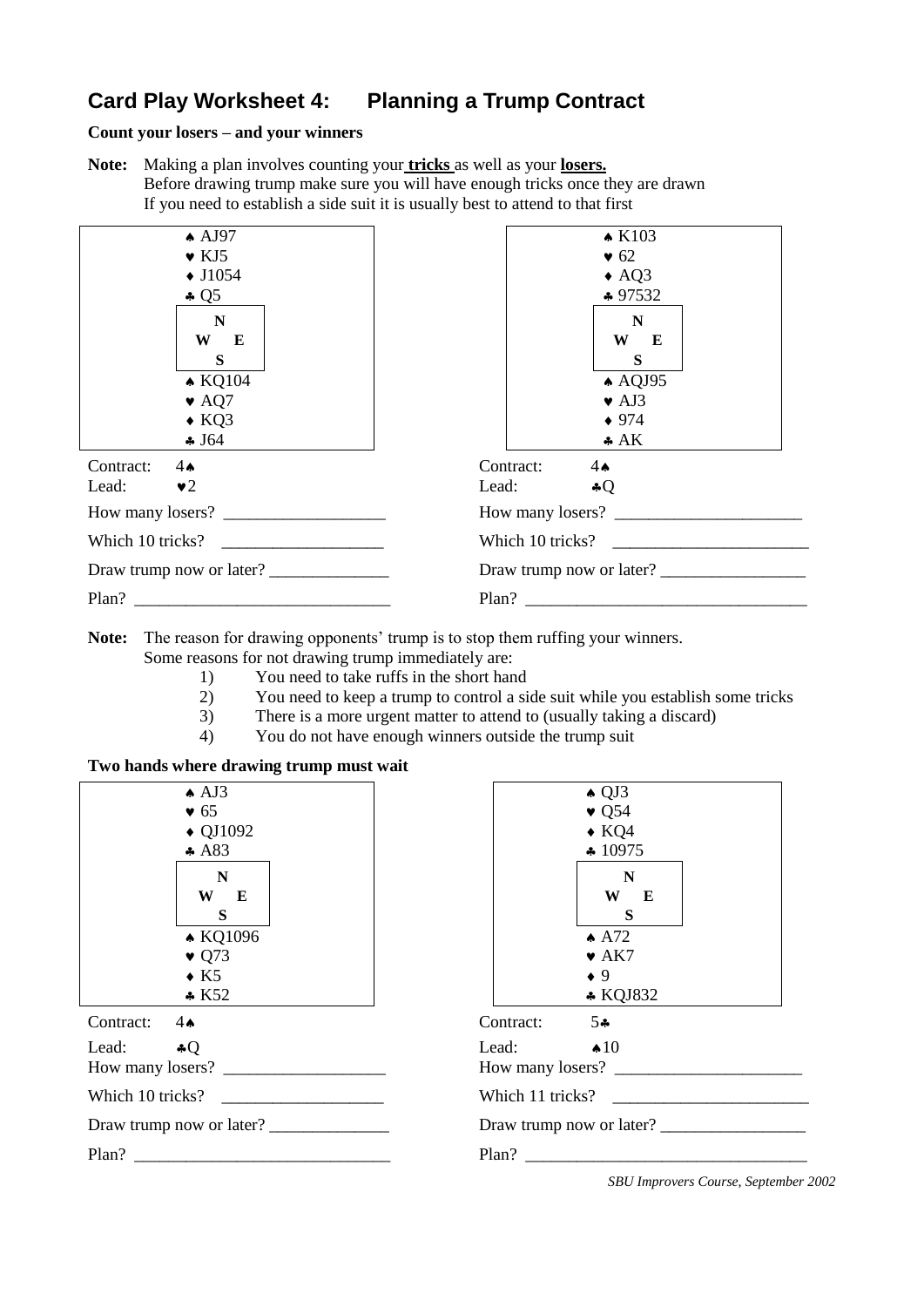### **Worksheet 4: Planning a Trump Contract – Teacher's Notes**

**Count your losers – and your winners**

**Note:** Making a plan involves counting your **tricks** as well as your **losers.** Before drawing trump make sure you will have enough tricks once they are drawn If you need to establish a side suit it is usually best to attend to that first



3 losers in the minors. 7 Sure Tricks, 3 more 4 possible losers in the red suits. 9 Sure Tricks this lead is very suspicious! before drawing trump





will be established in diamonds. Draw trump  $-$  Ruff a heart in dummy – you have to play hearts

- **Note:** The reason for drawing opponents' trump is to stop them ruffing your winners. Some reasons for not drawing trump immediately are:
	- 1) You need to take ruffs in the short hand
	- 2) You need to keep a trump to control a side suit while you establish some tricks
	- 3) There is a more urgent matter to attend to (usually taking a discard)
	- 4) You do not have enough winners outside the trump suit

**Two hands where drawing trump must wait**

|                            | $\triangle$ AJ3    |                 |                           | $\bullet$ Q   |
|----------------------------|--------------------|-----------------|---------------------------|---------------|
|                            | $\bullet$ 65       |                 |                           | $\bullet$ Q   |
|                            | $\triangle$ QJ1092 |                 |                           | $\bullet$ K   |
|                            | A83                |                 |                           | 41            |
| $\bullet 84$               | N                  | $\bullet$ 752   | $\spadesuit$ 10985        |               |
| $\blacktriangleright$ AJ94 | W<br>E             | $\bullet$ K1082 | $\blacktriangledown 1062$ | V             |
| $\bullet$ 864              | S                  | $\triangle$ A73 | $\blacklozenge$ J8653     |               |
| $\clubsuit$ QJ106          |                    | $*974$          | 44                        |               |
|                            | ▲ KQ1096           |                 |                           | $\triangle$ A |
|                            | $\bullet$ Q73      |                 |                           | $\bullet$ A   |
|                            | $\bullet$ K5       |                 |                           | $\bullet$ 9   |
|                            | K52                |                 |                           | $\bullet K$   |
| Contract:                  | 4Ѧ                 |                 | Contract:                 | 54            |

5 possible losers, 7 Sure Tricks. One heart ruff is 3 possible losers, 5 Sure Tricks. not enough – you must establish diamonds. If you Trick 1 goes  $*10$ - $*J$ - $*K$ - $*A$ . If you play trump draw trump at once there are 3 heart losers. Play East will win and play another spade. You will diamonds first. If they continue clubs draw trump lose 3 tricks. Play diamonds first – you can cross ending in dummy and cash diamonds. If they play to  $\bullet$  O to discard  $\bullet$  2 before playing trump. hearts ruff the third round, draw trump, cross to  $*A$ . Establish a discard first.



Lead:  $\bullet Q$  Lead:  $\bullet 10$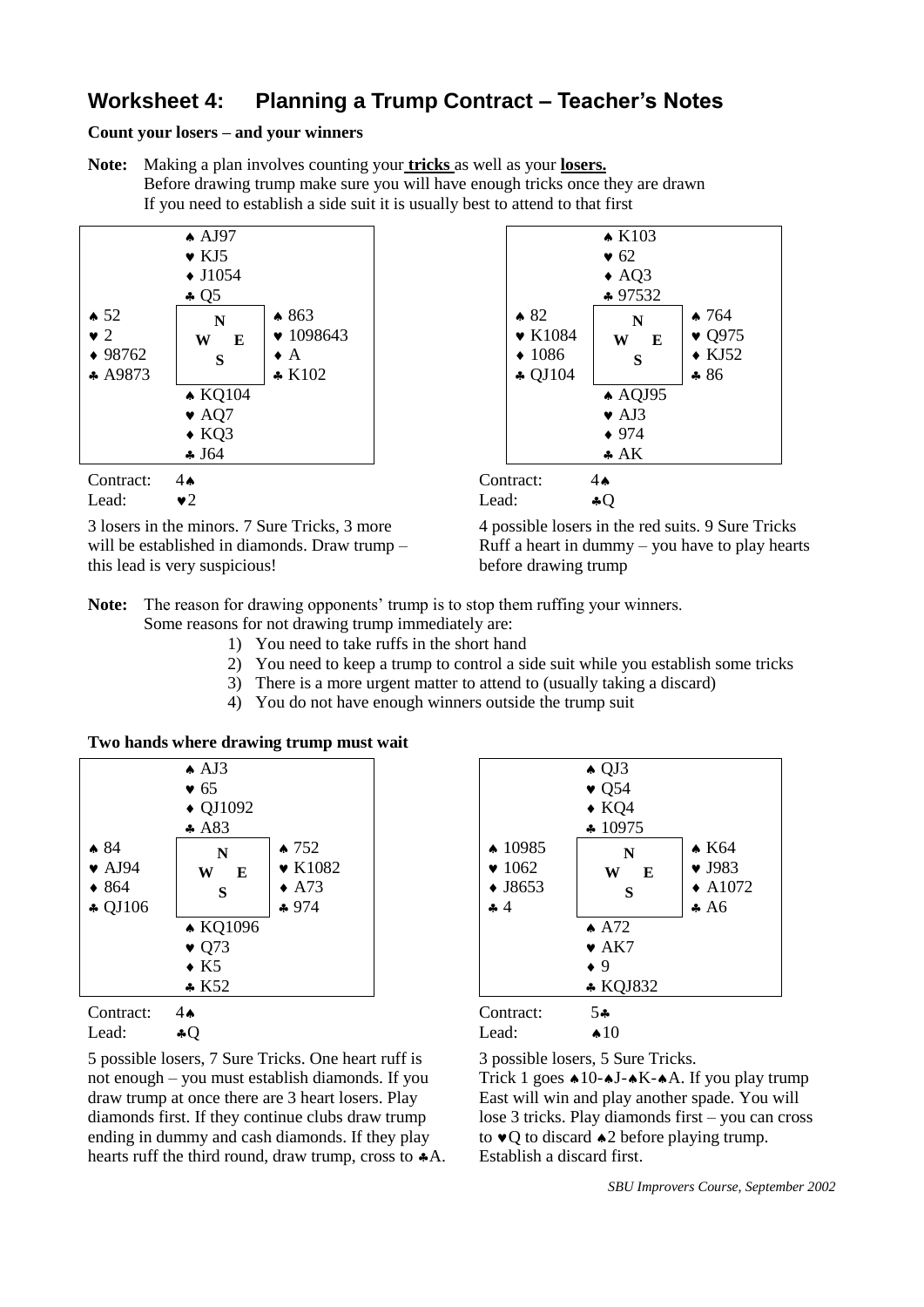### **Card Play Worksheet 5: Elimination and Endplay**

*Common features: lots of trump*

*mirror distribution no long suit to establish a suit you would prefer not to handle yourself*

*Some of the card combination you would rather they opened up:*

| Q <sub>95</sub> | A103 | K103 | AJ7  | K76 |
|-----------------|------|------|------|-----|
| A103            | Q74  | A94  | 1042 | J42 |

*Two examples where it does not matter which opponent is forced to open up the key suit*

| AQQ872                      | 41097432                  |
|-----------------------------|---------------------------|
| $\bullet$ 32                | $\bullet 84$              |
| $\bullet$ KJ6               | $\triangle$ A3            |
| A65                         | 4086                      |
| $\boldsymbol{N}$            | $\boldsymbol{N}$          |
| $W$ $E$                     | $W$ $E$                   |
| $\boldsymbol{S}$            | $\boldsymbol{S}$          |
| $\triangle$ K109543         | $\triangle$ AKQ65         |
| $\blacktriangleright$ A10   | $\blacktriangleright$ AKJ |
| $\triangle$ A102            | $\bullet$ 92              |
| $\clubsuit K8$              | . J43                     |
| 6 <sub>4</sub><br>Contract: | $4\bullet$<br>Contract    |
| Lead<br>4 $Q$               | $\bullet Q$<br>Lead       |
| Plan                        | Plan                      |
|                             |                           |

 *\_\_\_\_\_\_\_\_\_\_\_\_\_\_\_\_\_\_\_\_\_\_\_\_\_\_\_\_\_\_\_ \_\_\_\_\_\_\_\_\_\_\_\_\_\_\_\_\_\_\_\_\_\_\_\_\_\_\_\_\_\_\_\_\_\_\_*

*Two examples where you want to endplay a specific opponent.*



### **Possible pitfalls:** Be sure not to run out of trump!

You need at least one trump in *each* hand when you give up the lead (It is usually wrong to take ruffs in the long trump hand!)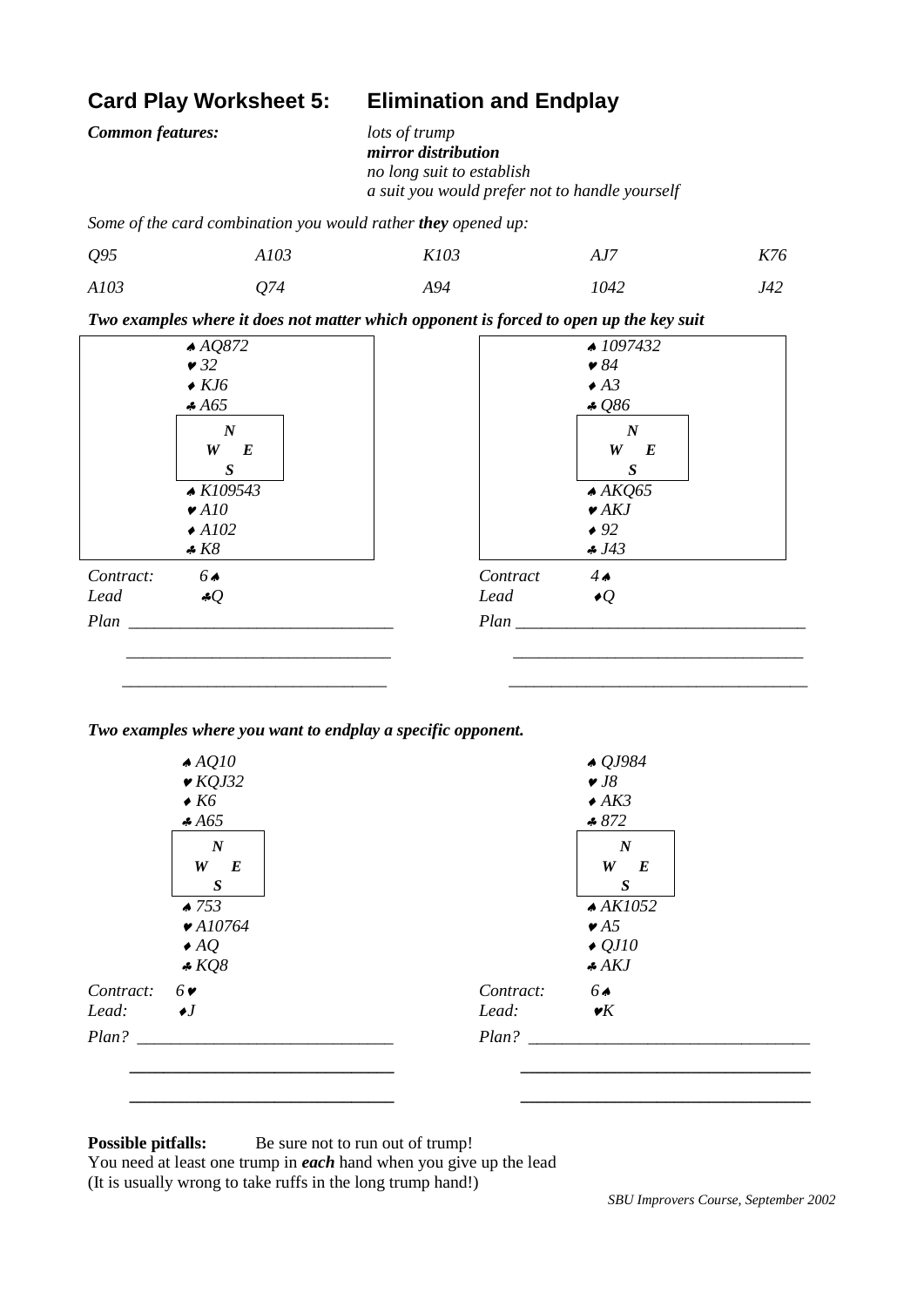## **Worksheet 5: Elimination and Endplay – Teachers' Notes**

**Common features:** lots of trump

```
mirror distribution
no long suit to establish
a suit you would prefer not to handle yourself
```
Some of the card combination you would rather *they* opened up:

| Q <sub>95</sub> | A103 | K103 | AJ7  | K76 |
|-----------------|------|------|------|-----|
| A103            | Q74  | A94  | 1042 | J42 |

**Two examples where it does not matter which opponent is forced to open up the key suit**



Draw trump, ruff dummy's third club, play  $\mathbf{v}$ A Win, draw trump,  $\mathbf{v}$ AK, ruff  $\mathbf{v}$ J, exit with and another. Whoever wins must play diamonds or a diamond. Whoever wins is endplayed



give a ruff and discard. Remember – *Second Hand Low* in clubs

**Two examples where you want to endplay a specific opponent.**



Lead:  $\bullet$  J Lead:  $\bullet$  K

Draw trump, cash all diamond and club winners Win  $\mathbf{v}$ A, draw trump, cash diamonds, ending in South. Play to  $\triangle 10$ . Smile at East. play  $\blacktriangledown J$ . Never finesse unless you need to!



**Possible pitfalls:** Be sure not to run out of trump!

You need at least one trump in *each* hand when you give up the lead

(It is usually wrong to take ruffs in the long trump hand!)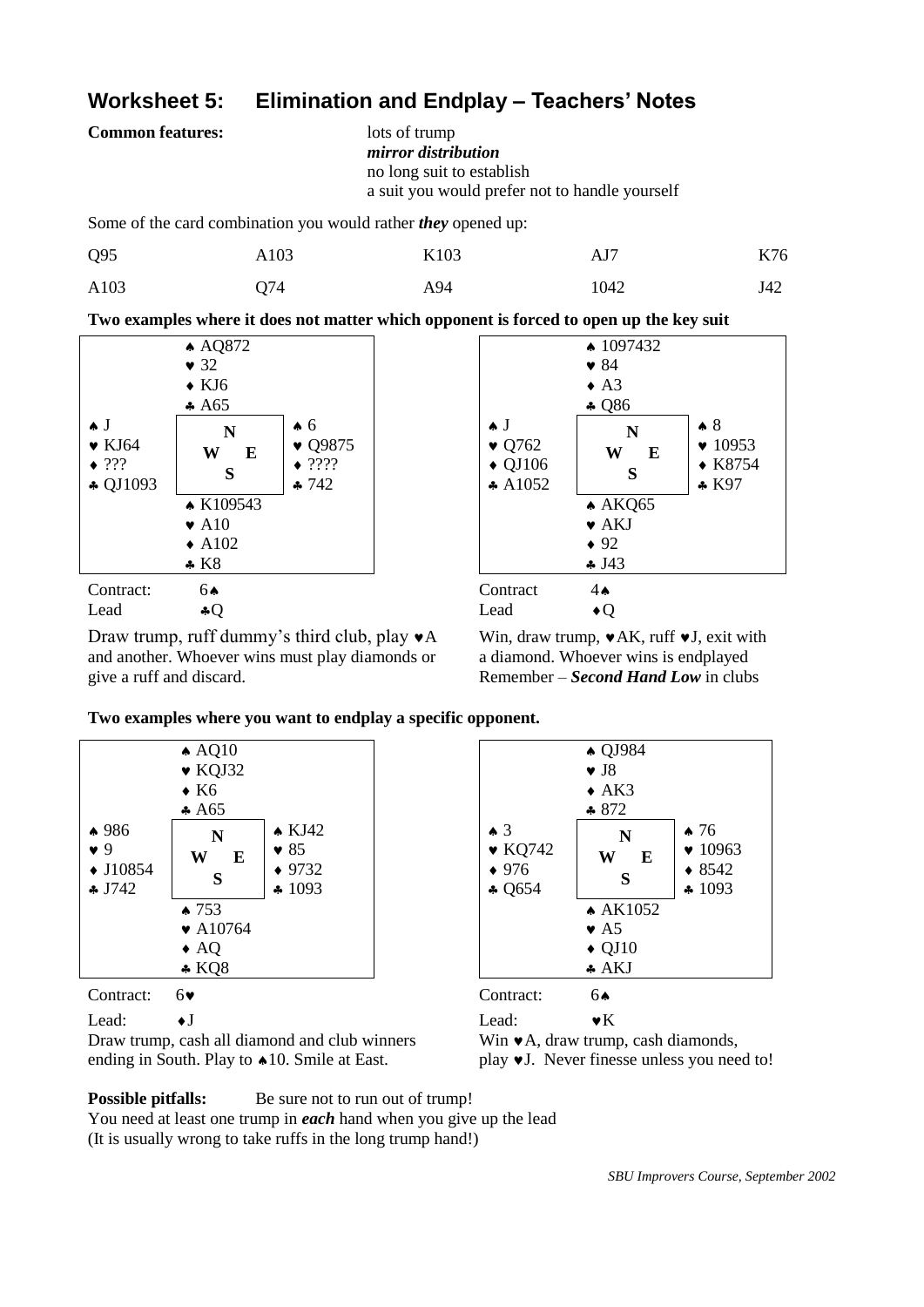# **Card Play Worksheet 6: Counting**

**Note** There are three things to count during the play: *tricks, distribution and points* Counting is the one single skill that gives the expert his edge. It allows you to form a picture of the unseen hands, thus eliminating many guesses Counting is an *acquired skill* – you have to practise. But it is not so difficult – anyone can do it It becomes easier if you keep making the effort

**Discovering the distribution before making a key decision in another suit.**



*(West overcalled 2. He plays ace, king and (East opened 3, which explains the lead.) another heart ruffed by East with 6.)*



| Contract: | 7NT                                                 |
|-----------|-----------------------------------------------------|
| Lead:     | $\bullet$ $4$                                       |
|           | East opened 3 $\bullet$ , which explains the lead.) |

Plan? \_\_\_\_\_\_\_\_\_\_\_\_\_\_\_\_\_\_\_\_\_\_\_\_\_\_\_\_\_\_ Plan? \_\_\_\_\_\_\_\_\_\_\_\_\_\_\_\_\_\_\_\_\_\_\_\_\_\_\_\_\_\_\_\_\_

 **\_\_\_\_\_\_\_\_\_\_\_\_\_\_\_\_\_\_\_\_\_\_\_\_\_\_\_\_\_\_\_ \_\_\_\_\_\_\_\_\_\_\_\_\_\_\_\_\_\_\_\_\_\_\_\_\_\_\_\_\_\_\_\_\_\_**

### **Counting the Points and Making Deductions from the Bidding**

| <b>Dealer</b><br>West                             | $*8643$<br>$\bullet$ 752<br>$\bullet$ J63<br>$\clubsuit$ J73                               | <b>Dealer</b><br><b>North</b>               | $\triangle$ 10653<br>$\bullet$ K64<br>$\bullet$ AJ4<br>$*$ K104                              |
|---------------------------------------------------|--------------------------------------------------------------------------------------------|---------------------------------------------|----------------------------------------------------------------------------------------------|
|                                                   | N<br>W<br>E<br>S<br>$\triangle$ KQ<br>$\bullet$ AQ4<br>$\bullet$ 75<br>* AKQ962            |                                             | N<br>W<br>E<br>S<br>$\triangle$ AKJ72<br>$\bullet$ 73<br>$\triangle$ Q105<br>$\clubsuit$ AJ3 |
| West<br>1NT <sup>1</sup><br>All Pass<br>$12 - 14$ | North East<br>South<br>Pass $2 \cdot \sqrt[2]{ }$<br>34<br><sup>2</sup> transfer to hearts | West<br>Pass<br>Pass<br>$3\bullet$          | North<br>East<br>South<br>$1\spadesuit$<br>Pass<br>Pass<br>$4\spadesuit$                     |
| Lead: $\triangle$ A<br>Plan?                      | West starts by playing $\blacktriangleright$ AKQ and South ruffs                           | Lead:<br>$\mathbf{v}$ $\mathbf{J}$<br>Plan? | South ruffs the third round of                                                               |

|                |      | <b>Dealer</b>  | $\triangle$ 10653      |               |  |  |
|----------------|------|----------------|------------------------|---------------|--|--|
|                |      | <b>North</b>   | $\bullet$ K64          |               |  |  |
|                |      |                | $\triangle$ AJ4        |               |  |  |
|                |      |                | $* K104$               |               |  |  |
|                |      |                |                        | N             |  |  |
|                |      |                | W                      | E             |  |  |
|                |      | S<br>$A$ AKJ72 |                        |               |  |  |
|                |      |                |                        |               |  |  |
|                |      |                | $\bullet$ 73           |               |  |  |
|                |      |                | $\triangle$ Q105       |               |  |  |
| $\overline{c}$ |      |                | $\clubsuit$ AJ3        |               |  |  |
| South          | West | North East     |                        | South         |  |  |
| $3\bullet$     |      | Pass           | Pass $1 \triangleleft$ |               |  |  |
|                | Pass | $3^$           | Pass                   | $4\spadesuit$ |  |  |
| arts           |      |                |                        |               |  |  |
|                |      |                |                        |               |  |  |

### Lead:  $\bullet$  J

*South ruffs the third round of hearts.* 

 $Plan?$ 

 $\overline{\phantom{a}}$  , and the contribution of the contribution of the contribution of the contribution of the contribution of the contribution of the contribution of the contribution of the contribution of the contribution of the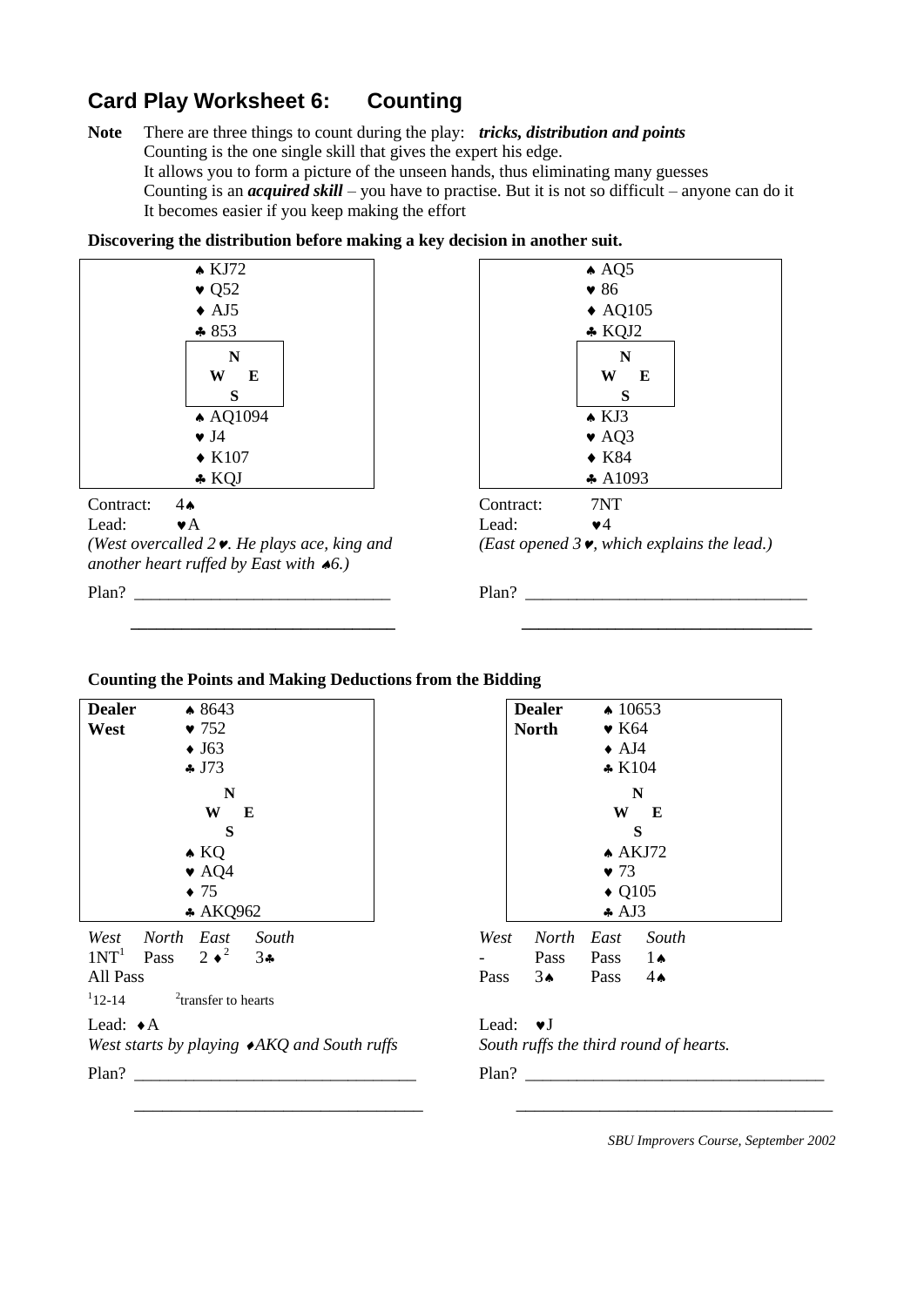# **Worksheet 6: Counting – Teachers' Notes**

**Note** There are three things to count during the play: *tricks, distribution and points* Counting is the one single skill that gives the expert his edge. It allows you to form a picture of the unseen hands, thus eliminating many guesses Counting is an *acquired skill* – you have to practise. But it is not so difficult – anyone can do it It becomes easier if you keep making the effort



**Discovering the distribution before making a key decision in another suit.**

Contract: 4 Contract: 7NT Lead:  $\bullet$  A Lead:  $\bullet$  4 *(West overcalled 2. He plays ace, king and (East opened 3, which explains the lead.)* Overruff, draw trump and play *clubs* to get a count you discover that East has just 2 diamonds.

in that suit. When West turns out to be  $3-6-1-3$  your Play  $\triangle$  A,  $\triangle$  K and take the *marked finesse* against diamond guess becomes a sure thing. West's Jack



*another heart ruffed by East with 6.)* Leave diamonds till last. Cash everything else and

#### **Counting the Points and Making Deductions from the Bidding**

| <b>Dealer</b>                                                            | $*8643$                         |                                                                                 |      | <b>Dealer</b>                                                             | $\triangle$ 10653                   |               |
|--------------------------------------------------------------------------|---------------------------------|---------------------------------------------------------------------------------|------|---------------------------------------------------------------------------|-------------------------------------|---------------|
| West                                                                     | $\bullet$ 752                   |                                                                                 |      | <b>North</b>                                                              | $\bullet$ K64                       |               |
|                                                                          | $\bullet$ J63                   |                                                                                 |      |                                                                           | $\triangle$ AJ4                     |               |
|                                                                          | $\clubsuit$ J73                 |                                                                                 |      |                                                                           | $*$ K104                            |               |
| $\bullet$ J1075<br>$\bullet$ K <sub>8</sub><br>$\triangle$ AKQ8<br>41084 | N<br>W<br>E<br>S                | $\triangle$ A92<br>$\blacktriangledown$ J10963<br>$\div 10942$<br>$\clubsuit 5$ |      | $\bullet$ 98<br>$\blacktriangledown$ J1092<br>$* 9876$<br>$\clubsuit$ Q65 | W                                   | N<br>E<br>S   |
|                                                                          | $\triangle$ KQ                  |                                                                                 |      |                                                                           | $\bullet$ 73                        | $A$ AKJ72     |
|                                                                          | $\bullet$ AQ4                   |                                                                                 |      |                                                                           |                                     |               |
|                                                                          | $\bullet$ 75<br>* AKQ962        |                                                                                 |      |                                                                           | $\triangle$ Q105<br>$\clubsuit$ AJ3 |               |
| West<br>North                                                            | South<br>East                   |                                                                                 | West | <b>North</b>                                                              | East                                | South         |
| 1NT <sup>1</sup><br>Pass                                                 | $2\bullet^2$<br>$3\bullet$      |                                                                                 |      | Pass                                                                      | Pass                                | $1\spadesuit$ |
| All Pass                                                                 |                                 |                                                                                 | Pass | $3\spadesuit$                                                             | Pass                                | $4\spadesuit$ |
| $112 - 14$                                                               | <sup>2</sup> transfer to hearts |                                                                                 |      |                                                                           |                                     |               |

*West starts by playing AKQ and South ruffs South ruffs the third round of hearts.* Draw trump and play spades. When East has  $\triangle$  A When East turns up with  $\triangle$ Q and  $\triangle$ K that West needs  $\mathbf{v}$ K to make up 12 HCP. No point in makes 11 HCP, he cannot have  $\ast$ O as well taking a finesse that must lose, try for doubleton king. because he did not open the bidding

|                                                                                 |      | <b>Dealer</b><br><b>North</b>                                             | $\triangle$ 10653<br>$\bullet$ K64<br>$\bullet$ AJ4<br>$*$ K104 |                             |                                                                          |
|---------------------------------------------------------------------------------|------|---------------------------------------------------------------------------|-----------------------------------------------------------------|-----------------------------|--------------------------------------------------------------------------|
| $\triangle$ A92<br>$\blacktriangledown$ J10963<br>$\div 10942$<br>$\clubsuit 5$ |      | $\bullet$ 98<br>$\blacktriangledown$ J1092<br>$* 9876$<br>$\clubsuit$ Q65 | N<br>W<br>S<br>$A$ AKJ72                                        | E                           | $\triangle Q4$<br>$\blacktriangleright$ AQ85<br>$\bullet$ K32<br>$*9872$ |
|                                                                                 |      |                                                                           | $\bullet$ 73<br>$\triangle$ Q105<br>$\clubsuit$ AJ3             |                             |                                                                          |
| South                                                                           | West | <b>North</b>                                                              | East                                                            | South                       |                                                                          |
| $3 -$                                                                           | Pass | Pass<br>$3\spadesuit$                                                     | Pass<br>Pass                                                    | $1\bullet$<br>$4\spadesuit$ |                                                                          |

#### Lead:  $\bullet$  A Lead:  $\bullet$  J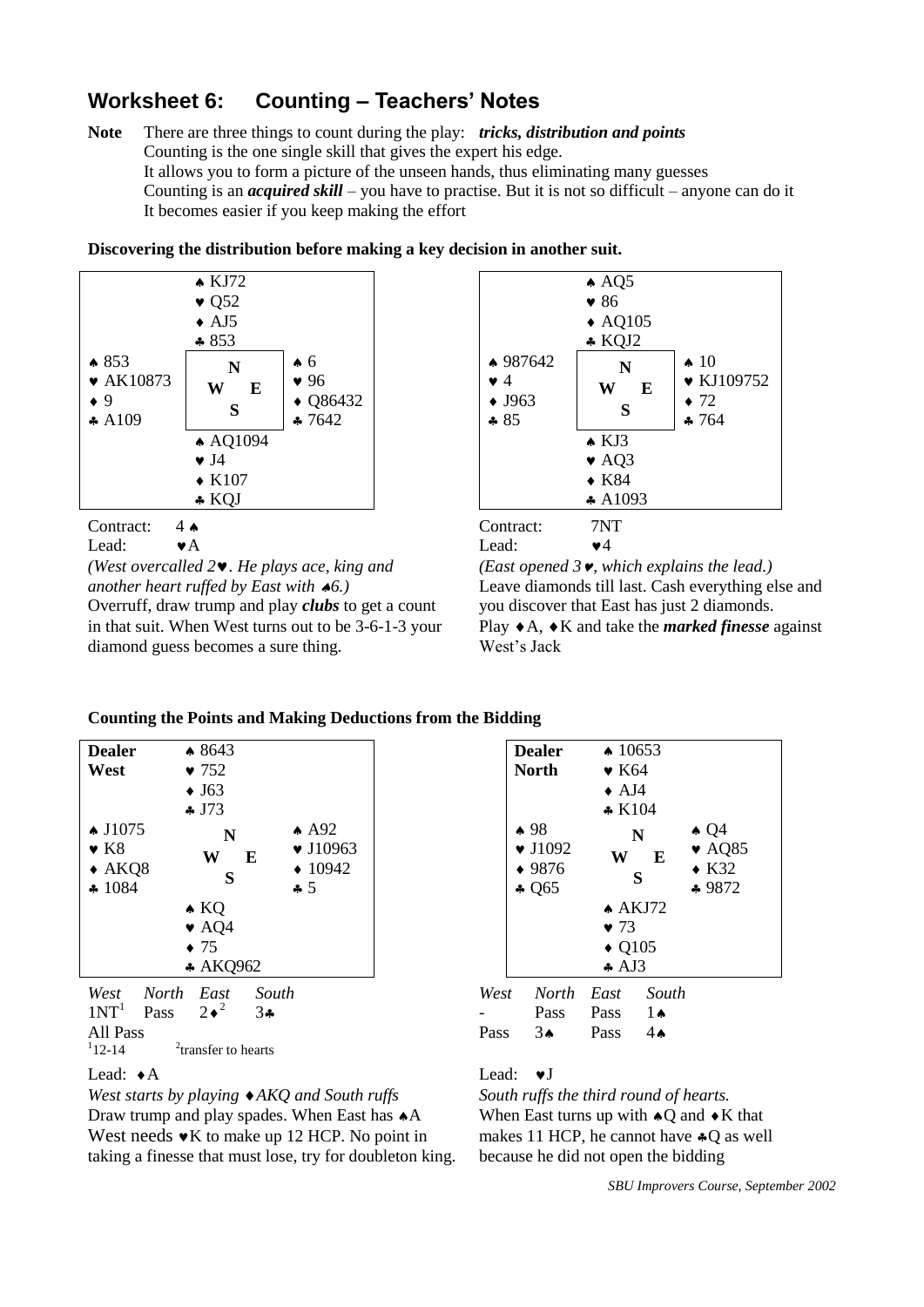# **Card Play Worksheet 8: Loser on Loser Play**

**2 examples of giving up an unnecessary trick to establish more than one**



**Common features:** tricks you are guaranteed to make once a high card is knocked out lots of losers to discard

| 2 examples of a loser-on-loser endplay |  |  |  |
|----------------------------------------|--|--|--|
|                                        |  |  |  |



**Note** the similarities with Elimination Play.

You must remove all safe exit cards before putting the right opponent on lead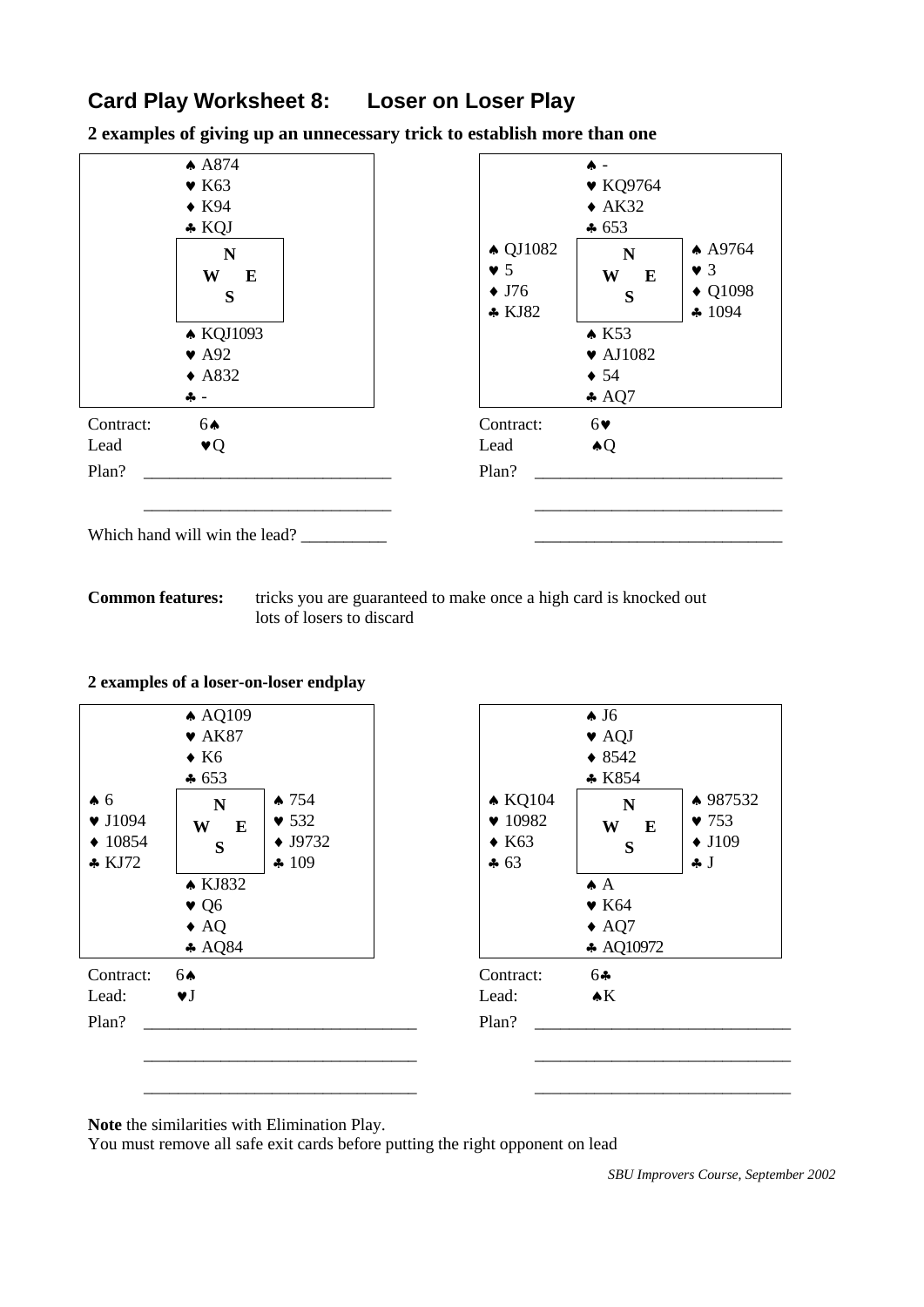### **Worksheet 8: Loser on Loser Play – Teachers' Notes**

**2 examples of giving up an unnecessary trick to establish more than one**





Win  $\mathbf$  A (keep entries to dummy) draw trump ending Discard a club from dummy at Trick 1. East wins in North, play  $\clubsuit K$  and discard a heart. West wins, but  $\spadesuit A$ , but you can throw another club on  $\clubsuit K$  and now you can discard 2 diamonds on  $\trianglelefteq$  OJ ruff 2 clubs and 1 spade in dummy.

#### **Common features:** tricks you are guaranteed to make once a high card is knocked out lots of losers to discard

### **2 examples of a loser-on-loser endplay**



Win  $\blacktriangleright Q$  (high card from short hand), draw trump, Win  $\blacktriangleright A$ , draw trump, cash 3 hearts ending in cash  $\triangle$ AK, play  $\triangle$ AK discarding 1 club, play last dummy play  $\triangle$ J and discard  $\triangle$ 7 to endplay West.



Lead:  $\bullet$ J Lead:  $\bullet$ K

• and *discard another club*. West is endplayed (Note: the diamond pips are not good enough for an elimination)

**Note** the similarities with Elimination Play.

You must remove all safe exit cards before putting the right opponent on lead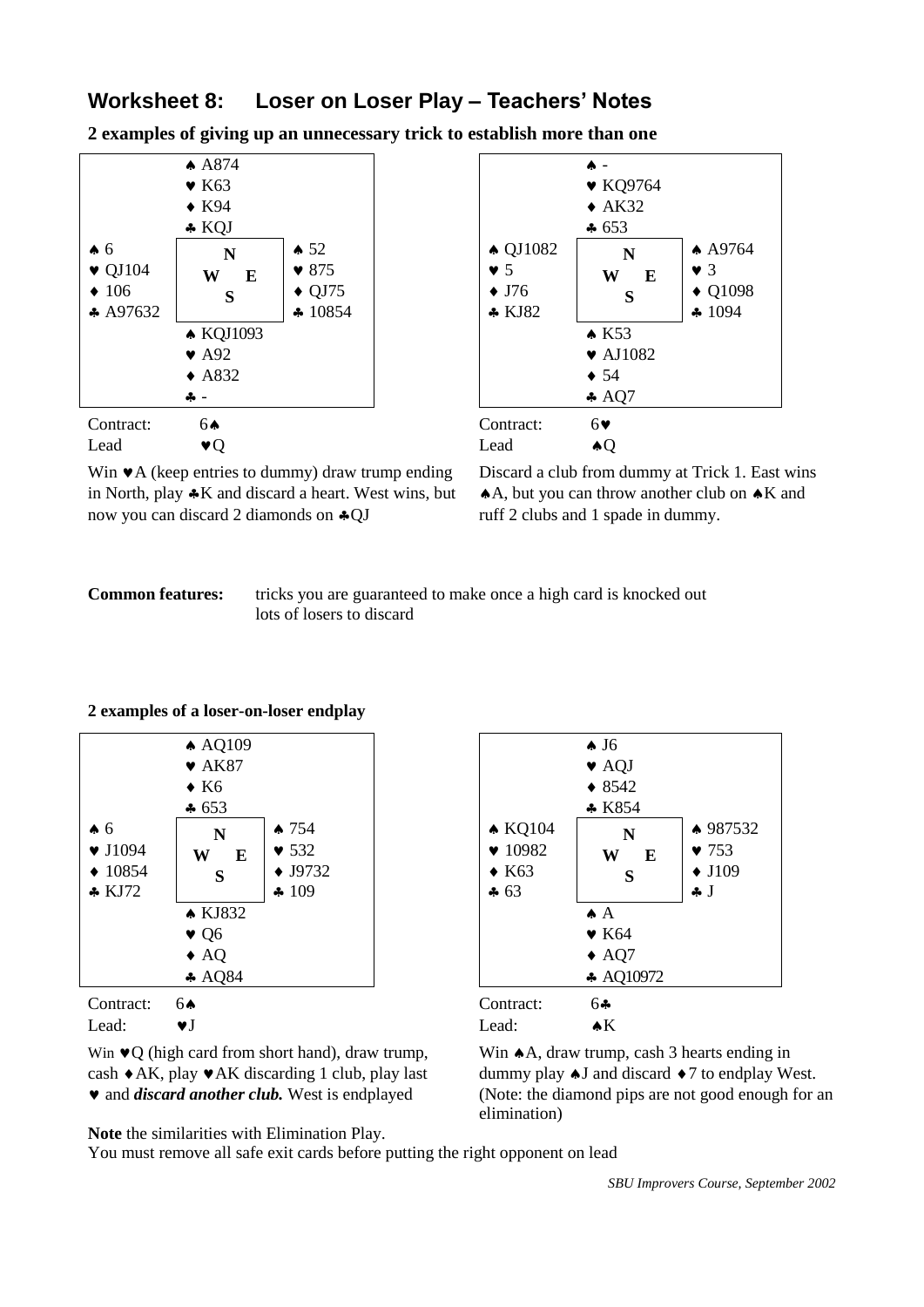# **Card Play Worksheet 15: Trump Control**

**Loser-on-loser and Trump Control**

|      |                             | AA2                   |               |                           |  |                  | $\triangle$ AQ10  |                       |                |
|------|-----------------------------|-----------------------|---------------|---------------------------|--|------------------|-------------------|-----------------------|----------------|
|      | $\blacktriangledown$ 1072   |                       |               | $\blacktriangledown$ 1083 |  |                  |                   |                       |                |
|      | $\triangle$ Q10853          |                       |               |                           |  | $\triangle$ AQ10 |                   |                       |                |
|      | $\clubsuit$ K <sub>10</sub> |                       |               |                           |  | 4J954            |                   |                       |                |
|      |                             | N                     |               |                           |  |                  |                   | N                     |                |
|      |                             | W<br>E                |               |                           |  |                  | W                 | E                     |                |
|      |                             | S                     |               |                           |  |                  |                   | S                     |                |
|      |                             | • KQ10765             |               |                           |  |                  | $\triangle$ KJ86  |                       |                |
|      |                             | $\bullet$ 65          |               |                           |  |                  | $\bullet$ 5       |                       |                |
|      |                             | $\triangle$ A7        |               |                           |  |                  | $\triangle$ KJ953 |                       |                |
|      |                             | AQJ                   |               |                           |  |                  | A63               |                       |                |
| West |                             | North East            | South         |                           |  | West             | North East        |                       | Sol            |
|      |                             | $1\blacktriangledown$ | Dbl           |                           |  |                  |                   |                       | $1\bullet$     |
| Pass | $2\bullet$                  | Pass                  | $2\spadesuit$ |                           |  | $1 \vee$         | $2\bullet$        | $3\blacktriangledown$ | 3 <sub>•</sub> |
| Pass | $4 \spadesuit$              | All Pass              |               |                           |  | Pass             | $4 \spadesuit$    | All Pass              |                |

East wins trick 2 with  $\blacktriangleright$  J and continues with  $\blacktriangleright$  A Should you ruff in the longer trump hand?<br>What is your plan? Do you ruff? If not, why not?<br>What is your plan? Do you ruff? If not, why not? What is your plan? Do you ruff? If not, why not? What card would you play instead of ruffing? What card would you play instead of ruffing?



West leads partner's suit,  $\vee Q$  and another, West leads  $\vee AK$ , East signals an even number

### **Setting up a side suit before drawing trump to keep control**

\_\_\_\_\_\_\_\_\_\_\_\_\_\_\_\_\_\_\_\_\_\_\_\_\_\_\_\_\_\_\_\_\_\_\_\_\_\_\_ \_\_\_\_\_\_\_\_\_\_\_\_\_\_\_\_\_\_\_\_\_\_\_\_\_\_\_\_\_\_\_\_\_\_\_

\_\_\_\_\_\_\_\_\_\_\_\_\_\_\_\_\_\_\_\_\_\_\_\_\_\_\_\_\_\_\_\_\_\_\_\_\_\_\_ \_\_\_\_\_\_\_\_\_\_\_\_\_\_\_\_\_\_\_\_\_\_\_\_\_\_\_\_\_\_\_\_\_\_\_

\_\_\_\_\_\_\_\_\_\_\_\_\_\_\_\_\_\_\_\_\_\_\_\_\_\_\_\_\_\_\_\_\_\_\_\_\_\_\_ \_\_\_\_\_\_\_\_\_\_\_\_\_\_\_\_\_\_\_\_\_\_\_\_\_\_\_\_\_\_\_\_\_\_\_\_



How do you plan the play? How do you plan the play? (If you cash AK everybody follows) What are the possible pitfalls?



\_\_\_\_\_\_\_\_\_\_\_\_\_\_\_\_\_\_\_\_\_\_\_\_\_\_\_\_\_\_\_\_\_\_\_\_\_\_ \_\_\_\_\_\_\_\_\_\_\_\_\_\_\_\_\_\_\_\_\_\_\_\_\_\_\_\_\_\_\_\_\_\_\_\_\_\_\_\_

\_\_\_\_\_\_\_\_\_\_\_\_\_\_\_\_\_\_\_\_\_\_\_\_\_\_\_\_\_\_\_\_\_\_\_\_\_\_ \_\_\_\_\_\_\_\_\_\_\_\_\_\_\_\_\_\_\_\_\_\_\_\_\_\_\_\_\_\_\_\_\_\_\_\_\_\_\_\_

\_\_\_\_\_\_\_\_\_\_\_\_\_\_\_\_\_\_\_\_\_\_\_\_\_\_\_\_\_\_\_\_\_\_\_\_\_\_ \_\_\_\_\_\_\_\_\_\_\_\_\_\_\_\_\_\_\_\_\_\_\_\_\_\_\_\_\_\_\_\_\_\_\_\_\_\_\_\_

West leads  $\blacktriangleright$  AK. West leads  $\blacklozenge$  J and continues  $\blacklozenge$  s.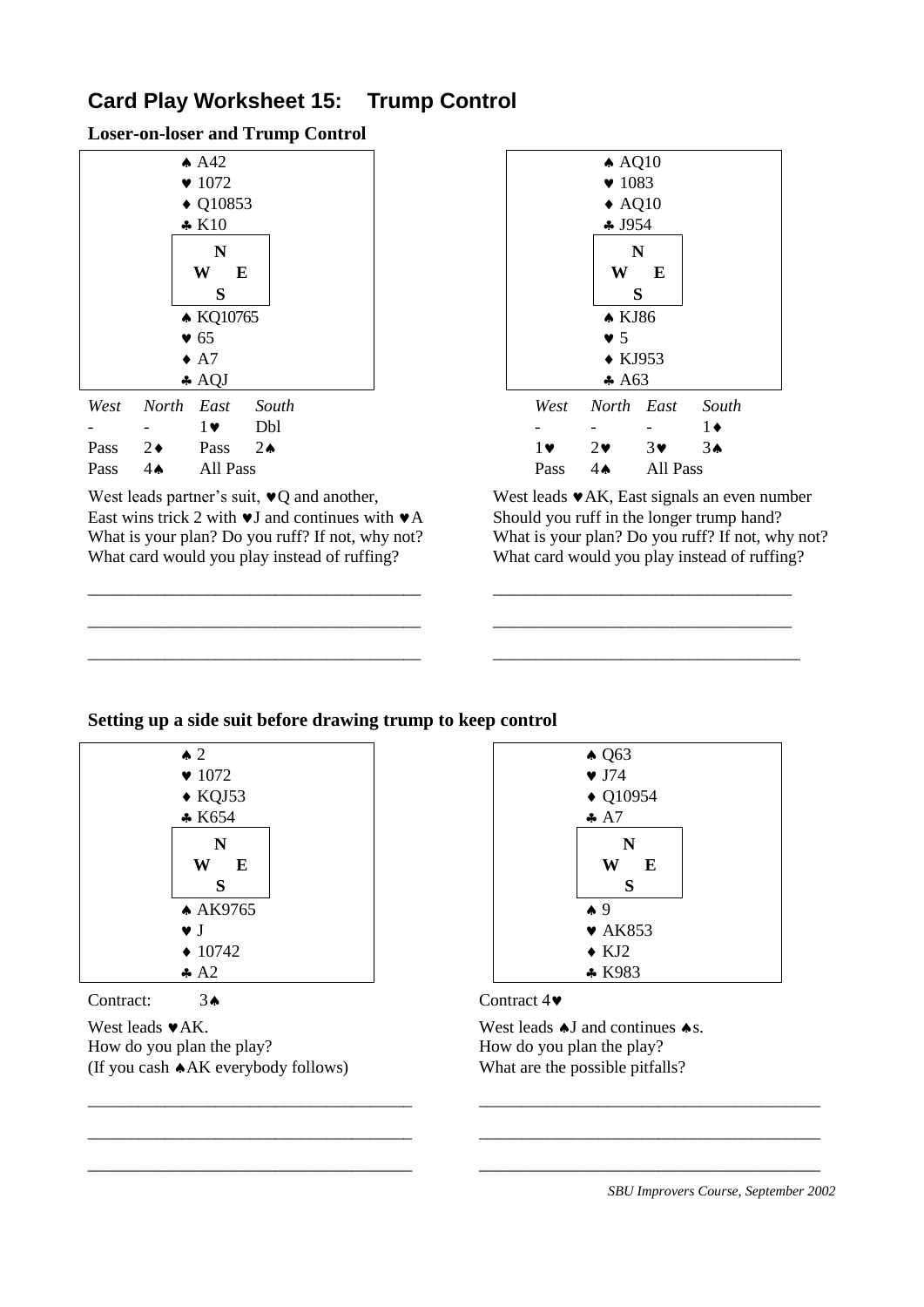### **Worksheet 15: Trump Control – Teachers Notes**

**Loser-on-loser and Trump Control**



West leads  $\mathbf{v}$ Q and another, East plays  $\mathbf{v}$ J,  $\mathbf{v}$ A West leads  $\mathbf{v}$ AK If you ruff the third heart low West will overruff The 4-3 fit is always fragile! Discard club losers If you ruff high West must make a trump trick. Do not shorten your trump if you can help it. The answer is not to ruff at all: discard your diamond Discard  $\clubsuit$  63 on  $\blacktriangledown$  KO, then you can win any loser instead to avoid the defensive *trump promotion.* switch, and draw trump. If they play a fourth heart



you ruff in the short hand

Two different reasons for not ruffing: avoiding a costly overruff

keeping trump length with an opponent, not *losing trump control*

Common features: inevitable losers to discard (Note that in the second example you discard clubs *even if they are winners*!)

### **Setting up a side suit before drawing trump to keep control**



West leads  $\blacktriangleright$  AK. If you ruff, cash  $\blacklozenge$  AK and play West leads  $\blacklozenge$  J and continues  $\blacklozenge$  s. If you ruff and another spade East draws 2 more rounds and play 3 rounds of trump West wins  $\vee$ Q and plays plays a third heart, removing your last trump. another spade, removing your last trump before after 2 rounds of trump cash  $\vee$ Q when he wins  $\lozenge$  A, but you still have

West has two hearts to cash when he wins  $\triangle$  A. you have established diamonds. Leave them with You can afford 2 trump losers – play diamonds winning trump and play your side suits. West can one heart to guard the spades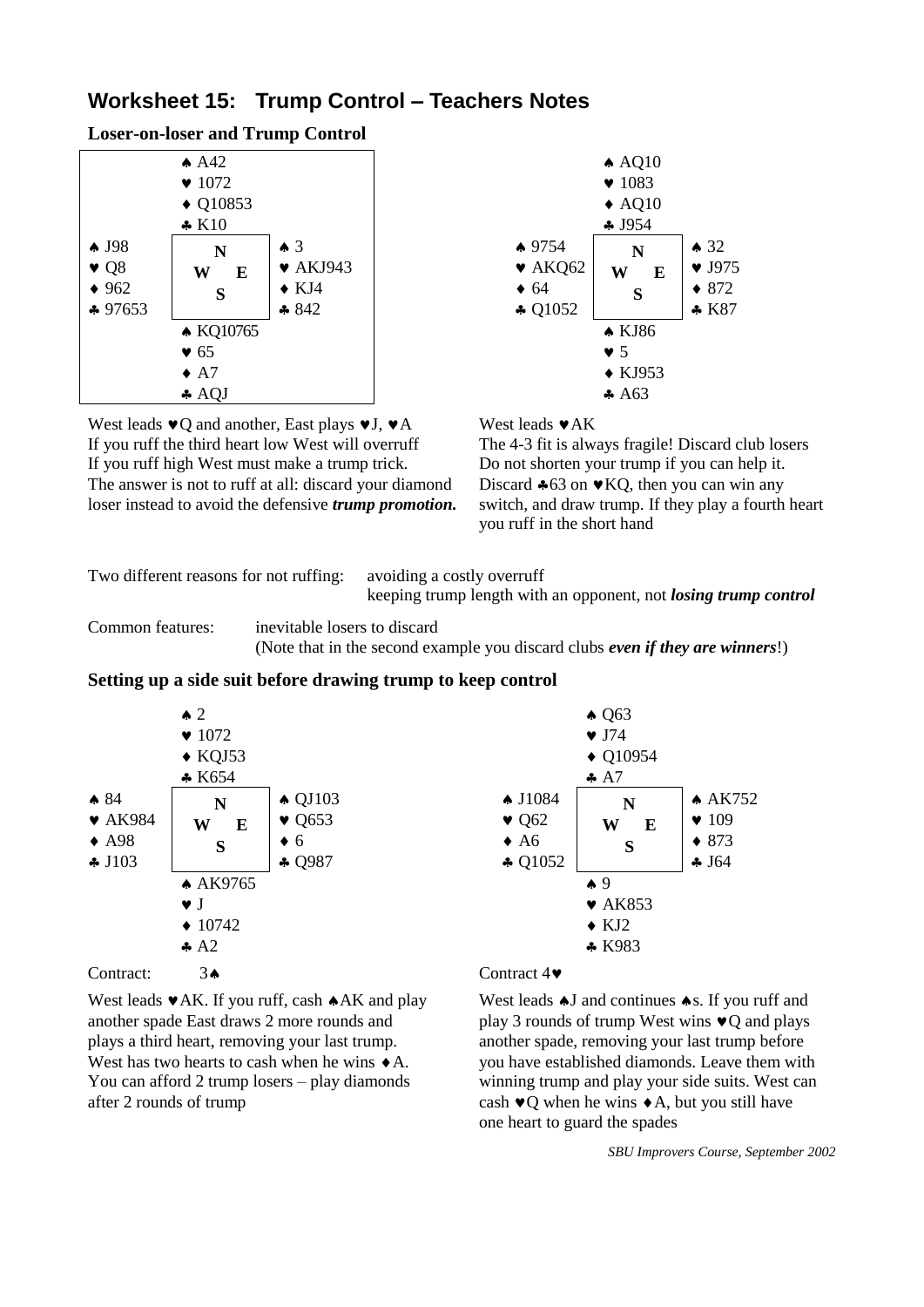# **Card Play Worksheet 7: The Duck**

**Ducking to keep contact with dummy:**



**Note:** always check *entries* to the hand where you need to establish a long suit. If you can afford one loser duck with eg AKQxx opposite xx, or even xxx. Consider ducking even at a suit contract.

| $\triangle$ A9                                      | $\bullet$ K74                         |
|-----------------------------------------------------|---------------------------------------|
| $\blacktriangledown$ A1053                          | $\bullet$ 653                         |
| $\bullet$ 92                                        | $\triangle$ A43                       |
| $\clubsuit$ J10965                                  | $\triangle$ AQJ4                      |
| ${\bf N}$                                           | $\mathbf N$                           |
| W<br>E                                              | W<br>$\mathbf{E}$                     |
| S                                                   | S                                     |
| $\spadesuit$ 54                                     | $\triangle$ A10952                    |
| $\blacktriangledown$ KQ762                          | $\blacktriangleright$ AJ4             |
| $\blacklozenge$ K84                                 | $\bullet$ K9                          |
| $\triangle$ AQ2                                     | $\clubsuit$ 1093                      |
| North<br>East<br>West<br>South                      | North East<br>South<br>West           |
| $3\vee$<br>Pass<br>$2 \spadesuit$<br>$1 \spadesuit$ | $1 \spadesuit$                        |
| All Pass<br>$4\bullet$<br>Pass                      | 3NT<br>Pass<br>Pass<br>$4 \spadesuit$ |
| Lead: $\triangle K$ .                               | Lead: $\blacktriangleright K$         |
| Losers?                                             | Losers?                               |
| Do you win Trick 1?                                 | Do you win Trick 1?                   |
| Plan                                                | Plan                                  |

| Ducking to keep the Danger Hand off lead. | Ducking for the tempo – the Bath Coup |
|-------------------------------------------|---------------------------------------|
|                                           |                                       |

|                               |                       | $\bullet$ K74             |                     |  |
|-------------------------------|-----------------------|---------------------------|---------------------|--|
|                               |                       | $\blacktriangledown 653$  |                     |  |
|                               |                       | $\triangle$ A43           |                     |  |
|                               |                       | $\clubsuit$ AQJ4          |                     |  |
|                               |                       |                           | $\mathbf N$<br>W E  |  |
|                               |                       |                           | S                   |  |
|                               |                       |                           | $\triangle$ A10952  |  |
|                               |                       | $\blacktriangleright$ AJ4 |                     |  |
|                               |                       | $\bullet$ K9              |                     |  |
|                               |                       | $\clubsuit$ 1093          |                     |  |
|                               | West North East South |                           |                     |  |
|                               |                       |                           | $1 \spadesuit$      |  |
|                               | Pass 3NT Pass 44      |                           |                     |  |
| Lead: $\blacktriangleright K$ |                       |                           |                     |  |
| Losers?                       |                       |                           |                     |  |
|                               |                       |                           | Do you win Trick 1? |  |
| Plan                          |                       |                           |                     |  |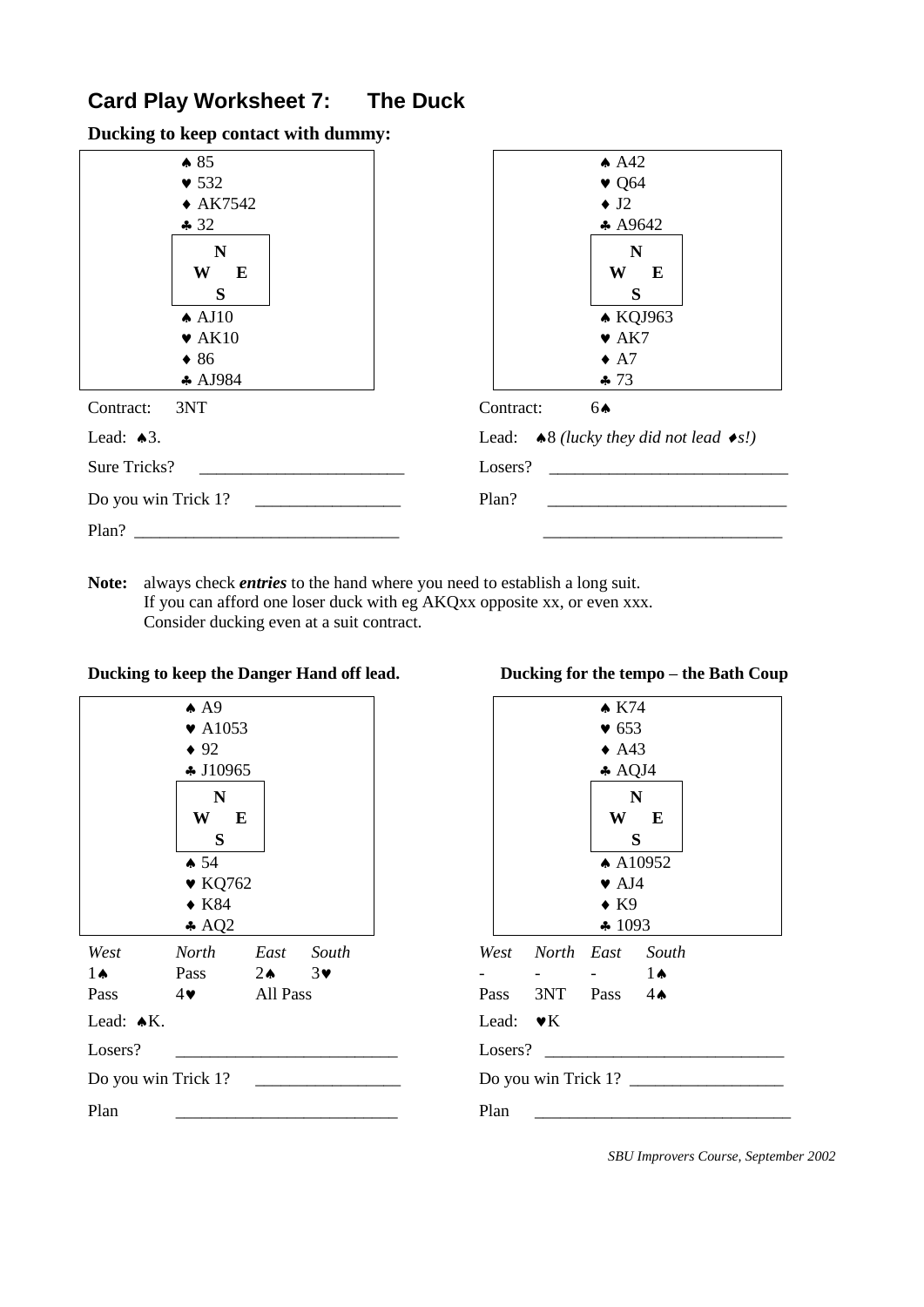### **Worksheet 7: The Duck – Teachers' Notes**

**Ducking to keep contact with dummy:**



Contract: 3NT Contract: 6

Lead:  $\triangle 3$ . East plays  $\triangle K$  and you win to ensure Lead:  $\triangle 8$  *(lucky they did not lead*  $\triangle s$ *!)* 2 spade tricks. Your only chance is to establish Your only hope is to establish clubs. You must diamonds. You must let the defence win the first duck the first round to ensure you have enough round to preserve an entry to dummy *entries* . (Now  $A$ A, ruff,  $A$ A, ruff,  $VQ$ - cash)





**Note:** always check *entries* to the hand where you need to establish a long suit. If you can afford one loser duck with eg AKQxx opposite xx, or even xxx. Consider ducking even at a suit contract.

|                  | $\spadesuit$ A9             |                              |                   |                |                            | $\bullet$ K74             |                    |
|------------------|-----------------------------|------------------------------|-------------------|----------------|----------------------------|---------------------------|--------------------|
|                  | $\blacktriangleright$ A1053 |                              |                   |                |                            | $\bullet$ 653             |                    |
|                  | $\bullet$ 92                |                              |                   |                |                            | $\triangle$ A43           |                    |
|                  | $\clubsuit$ J10965          |                              |                   |                |                            | $\clubsuit$ AQJ4          |                    |
| <b>★ KQ763</b>   | N                           |                              | $\triangle$ J1082 | $\clubsuit$ J8 |                            |                           | N                  |
| 94               | W                           | $\blacktriangledown$ J8<br>E |                   |                | $\blacktriangledown$ KQ109 | W                         | E                  |
| $\triangle$ A753 | S                           |                              | $\triangle$ QJ106 |                | $*8762$                    |                           | S                  |
| $\clubsuit$ K3   |                             | \$874                        |                   |                | $\clubsuit$ 652            |                           |                    |
|                  | $\spadesuit$ 54             |                              |                   |                |                            |                           | $\triangle$ A10952 |
|                  | $\blacktriangledown$ KQ762  |                              |                   |                |                            | $\blacktriangleright$ AJ4 |                    |
|                  | $\triangle$ K84             |                              |                   |                |                            | $\bullet$ K9              |                    |
|                  | $\triangle$ AQ2             |                              |                   |                |                            | 41093                     |                    |
| West             | <b>North</b>                | East                         | South             | West           | North East                 |                           | South              |
| $1\spadesuit$    | Pass                        | $2 \spadesuit$               | $3\bullet$        |                |                            |                           | $1 \spadesuit$     |
| Pass             | 4♥                          | All Pass                     |                   | Pass           | 3NT                        | Pass                      | $4\spadesuit$      |

**Ducking to keep the Danger Hand off lead. Ducking for the tempo – the Bath Coup**

*Do not win*  $\triangle A$ . East can drop  $\triangle A$  to promise This time you duck because if West continues  $\triangle$  10. When West wins  $\triangle K$  he puts partner in to hearts you have 2 tricks, and if he switches you lead  $\triangle$ Q through your king. Duck and East has can establish a long club for a heart discard. no entry

|                             | $\star$ K74        |                   |
|-----------------------------|--------------------|-------------------|
|                             | $\bullet$ 653      |                   |
|                             | $\triangle$ A43    |                   |
|                             | $\clubsuit$ AQJ4   |                   |
| $\clubsuit$ J8              | N                  | $\triangle$ Q63   |
| $\blacktriangleright$ KQ109 | E<br>W             | $\bullet$ 872     |
| $*8762$                     | S                  | $\triangle$ QJ105 |
| 4652                        |                    | $* K87$           |
|                             | $\triangle$ A10952 |                   |
|                             | $\bullet$ AJ4      |                   |
|                             | $\bullet$ K9       |                   |
|                             | 41093              |                   |

| West North East South    |    |
|--------------------------|----|
|                          | 1▲ |
| Pass 3NT Pass $4\bullet$ |    |

Lead:  $\blacktriangleright K$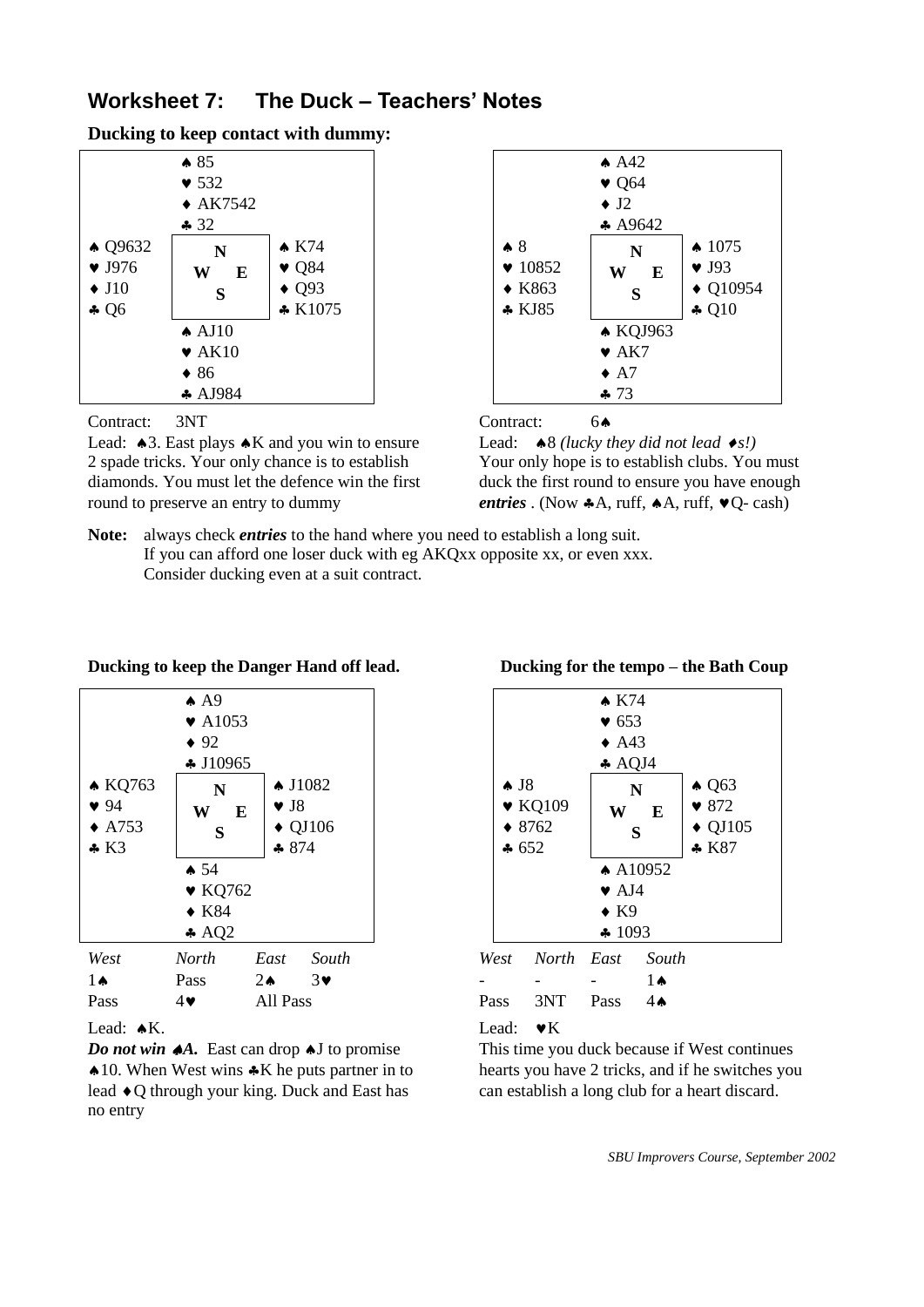# **Card Play Worksheet 12: Crossruffing and Dummy Reversal**

A *complete crossruff* is rare: typical features are: singletons in both hands

a shortage of outside tricks high trump that cannot be overruffed

A *partial cross ruff* is more common: in a 4-4 fit you may draw 2 rounds of trump then start ruffing

**Remember:** if you must give up the lead do so **before you start to crossruff Cash outside winners first**, or opponents will discard that suit and eventually ruff them Ruffing in both hands is dangerous: if possible prefer to ruff in one hand, then draw trump

**If defending against a crossruff:** lead trump whenever you get the chance

|                                 | A863                                                                                           |                    |               |
|---------------------------------|------------------------------------------------------------------------------------------------|--------------------|---------------|
|                                 | $\blacktriangledown$ KJ105                                                                     |                    |               |
|                                 | $\triangle$ A865                                                                               |                    |               |
|                                 | $-3$                                                                                           |                    |               |
|                                 | N<br>W<br>E<br>S<br>$\clubsuit$ 5<br>$\blacktriangledown$ AQ96<br>$\triangle$ K32<br>$A$ AQ872 |                    |               |
| Contract: $6\blacktriangledown$ |                                                                                                | Contract:          | $4\bullet$    |
| Lead: $\bullet K$               |                                                                                                | Lead:              | $\triangle K$ |
|                                 |                                                                                                | Losers?            |               |
|                                 | Winners?                                                                                       | Winners?           |               |
|                                 | How many tricks do you need from trump?                                                        | How many tricks do |               |

| $\triangle$ A863                                                                                        | $\spadesuit$ 93                                                                                                  |
|---------------------------------------------------------------------------------------------------------|------------------------------------------------------------------------------------------------------------------|
| $\blacktriangledown$ KJ105                                                                              | 9652                                                                                                             |
| $\triangle$ A865                                                                                        | $\blacklozenge$ KQJ                                                                                              |
| 43                                                                                                      | A K74                                                                                                            |
| N<br>W<br>E<br>S<br>$\spadesuit 5$<br>$\blacktriangledown$ AQ96<br>$\triangle$ K32<br>$\triangle$ AQ872 | $\mathbf N$<br>W E<br>S<br>$\spadesuit$ A1084<br>$\blacktriangledown$ A1084<br>$\triangle$ A62<br>$\clubsuit 85$ |
| Contract:<br>$6\blacktriangledown$                                                                      | Contract:<br>$4\blacktriangledown$                                                                               |
| Lead: $\bullet K$                                                                                       | Lead:<br>$\triangle K$                                                                                           |
|                                                                                                         |                                                                                                                  |
|                                                                                                         |                                                                                                                  |
| How many tricks do you need from trump?                                                                 | How many tricks do you need from trump?                                                                          |
| Plan?                                                                                                   | Plan?                                                                                                            |



**Note:** Always look at the play from both sides: consider ruffing losers in either the South or North hands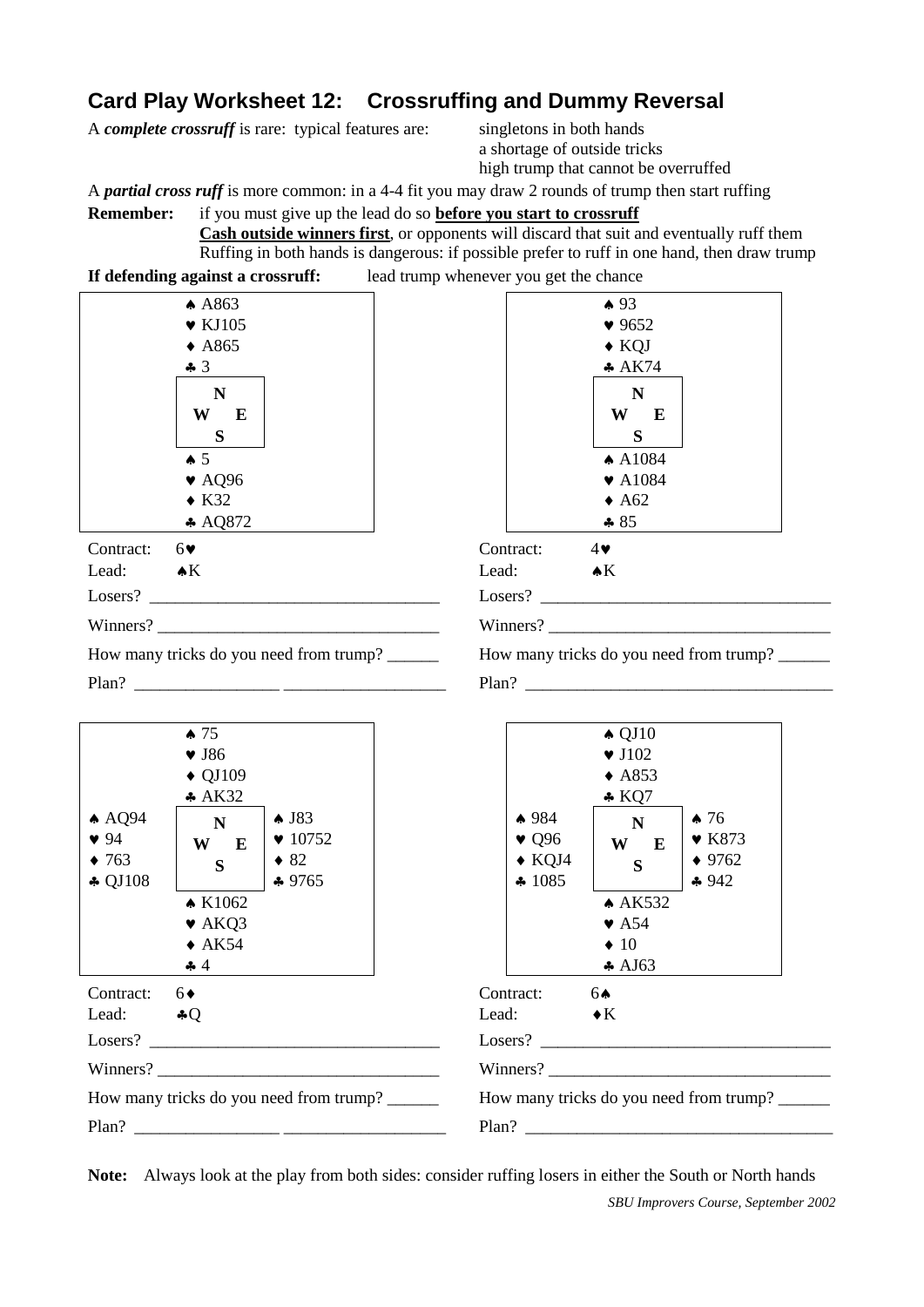### **Worksheet 12: Crossruffing and Dummy Reversal – Teachers' Notes**

A *complete crossruff* is rare: typical features are: singletons in both hands

a shortage of outside tricks high trump that cannot be overruffed

A *partial cross ruff* is more common: in a 4-4 fit you may draw 2 rounds of trump then start ruffing

**Remember:** if you must give up the lead do so **before you start to crossruff Cash outside winners first**, or opponents will discard that suit and eventually ruff them Ruffing in both hands is dangerous: if possible prefer to ruff in one hand, then draw trump

**If defending against a crossruff:** lead trump whenever you get the chance



Hard to see any source of tricks in a plain suit. 3 spade losers and 2 trump. 7 sure tricks. Make all your trump separately, ruffing spades Duck the lead, win the next spade and duck a and clubs. *Cash*  $\blacktriangle$ *AK early* in case a defender trump. Win the return, cash  $\blacktriangleright$  A, then crossruff can discard diamonds while you are ruffing. spades and clubs – a *partial crossruff.*



from dummy on a heart. You have 4 heart tricks trick? Ruff 3 diamonds in the South hand! and 2 clubs – you need 6 trump tricks.  $\blacklozenge$  A, diamond ruff,  $\blacklozenge$  10, diamond ruff high, spade Win  $\clubsuit$ A, ruff a club with  $\clubsuit$ K, cross to  $\clubsuit$ O, to Jack, diamond ruff high,  $\clubsuit$ K, draw trump with

ruff a club with  $\triangle A$ , draw trump and cash winners.  $\triangle A$ Q, discarding a heart from South, cash clubs.



|                                                    | $\triangle$ QJ10<br>$\blacktriangledown$ J102 |                                                                    |
|----------------------------------------------------|-----------------------------------------------|--------------------------------------------------------------------|
|                                                    | $\triangle$ A853<br>$*$ KQ7                   |                                                                    |
| $*984$<br>$\bullet$ Q96<br>$\bullet$ KQJ4<br>41085 | N<br>E<br>W<br>S                              | $\clubsuit$ 76<br>$\blacktriangleright$ K873<br>$* 9762$<br>$-942$ |
|                                                    | $\triangle$ AK532                             |                                                                    |
|                                                    | $\blacktriangleright$ A54                     |                                                                    |
|                                                    | $\bullet$ 10                                  |                                                                    |
|                                                    | $\clubsuit$ AJ63                              |                                                                    |

Contract: 6 Contract: 6 Contract: 6 Contract: 6 Contract: 6 Contract: 6 Contract: 6 Contract: 6 Contract: 6 Contract: 6 Contract: 6 Contract: 6 Contract: 6 Contract: 6 Contract: 6 Contract: 6 Contract: 6 Contract: 6 Contra Lead:  $\clubsuit Q$  Lead:  $\blacklozenge$  K

There are 2 spade losers. You can discard a spade 2 losers, 11 winners. Can you find an extra trump

A *dummy reversal!*

**Note:** Always look at the play from both sides: consider ruffing losers in either the South or North hands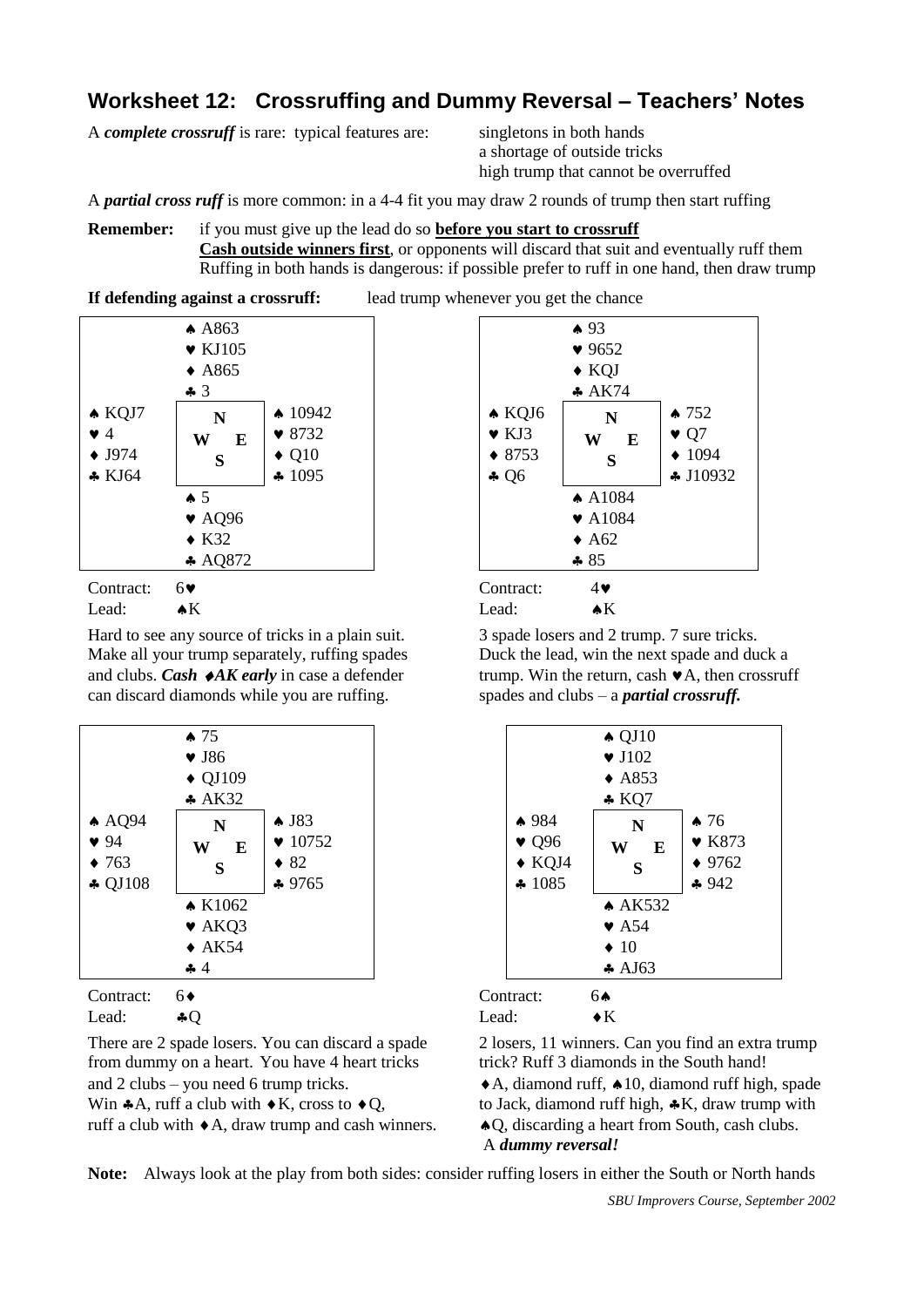# **Card Play Worksheet 11: Planning Your Entries**

**Preserving entries where they are needed**

| $\triangle$ A104                   | $*832$                             |
|------------------------------------|------------------------------------|
| $\blacktriangledown$ K865          | $\bullet$ Q <sub>5</sub>           |
| $\triangle$ A973                   | $\triangle$ KQ53                   |
| $\clubsuit$ A2                     | $\clubsuit 6542$                   |
| N                                  | N                                  |
| W<br>$\mathbf{E}$                  | W<br>E                             |
| S                                  | S                                  |
| $*976$                             | $\triangle$ AQJ10                  |
| $\blacktriangleright$ A7           | $\blacktriangledown$ J106          |
| $*8652$                            | $\triangle$ AJ84                   |
| $\clubsuit$ QJ109                  | $\triangle$ KQ                     |
| 1NT<br>Contract:                   | 3NT<br>Contract:                   |
| Lead:<br>$\mathbf{v}(\mathbf{r})$  | $\clubsuit 7$<br>Lead:             |
| Sure Tricks?                       | Sure Tricks?                       |
| Work Suit?                         | Work Suit?                         |
| Entry to your established winners? | Entry to your established winners? |

**Note:** Checking on entries is an essential part of the preliminary plan. You need to keep entries in the hand where you plan to cash long tricks and in the hand opposite your finesses

| A 52                                                                                             | $\triangle$ Q104                                                               |
|--------------------------------------------------------------------------------------------------|--------------------------------------------------------------------------------|
| $\bullet$ 65                                                                                     | $\blacktriangledown$ KQ1092                                                    |
| $\bullet$ J74                                                                                    | $\bullet$ 743                                                                  |
| * A9832                                                                                          | $\clubsuit$ 105                                                                |
| $\mathbf N$<br>W<br>E<br>S<br>$\triangle$ KQ4<br>$\blacktriangleright$ AK7<br>$\triangle$ 108532 | $\mathbf N$<br>W<br>E<br>S<br>$\triangle$ AJ3<br>$\vee$ J5<br>$\triangle$ AK82 |
| $\triangle$ KQ                                                                                   | $\clubsuit$ AQ63                                                               |
| 3NT<br>Contract:                                                                                 | 3NT<br>Contract:                                                               |
| Lead:<br>$\blacktriangledown$                                                                    | $\clubsuit 5$<br>Lead:                                                         |
| Sure Tricks?                                                                                     | Sure Tricks?                                                                   |
|                                                                                                  | Work Suit?                                                                     |
| Best play for the tricks you need?                                                               | Entry to your established winners?                                             |
| Entry to your winners?                                                                           | Play to Trick 1? $\qquad \qquad$                                               |

### **Creating entries by overtaking and unblocking**

**Note:** Beware of false economy with your big cards!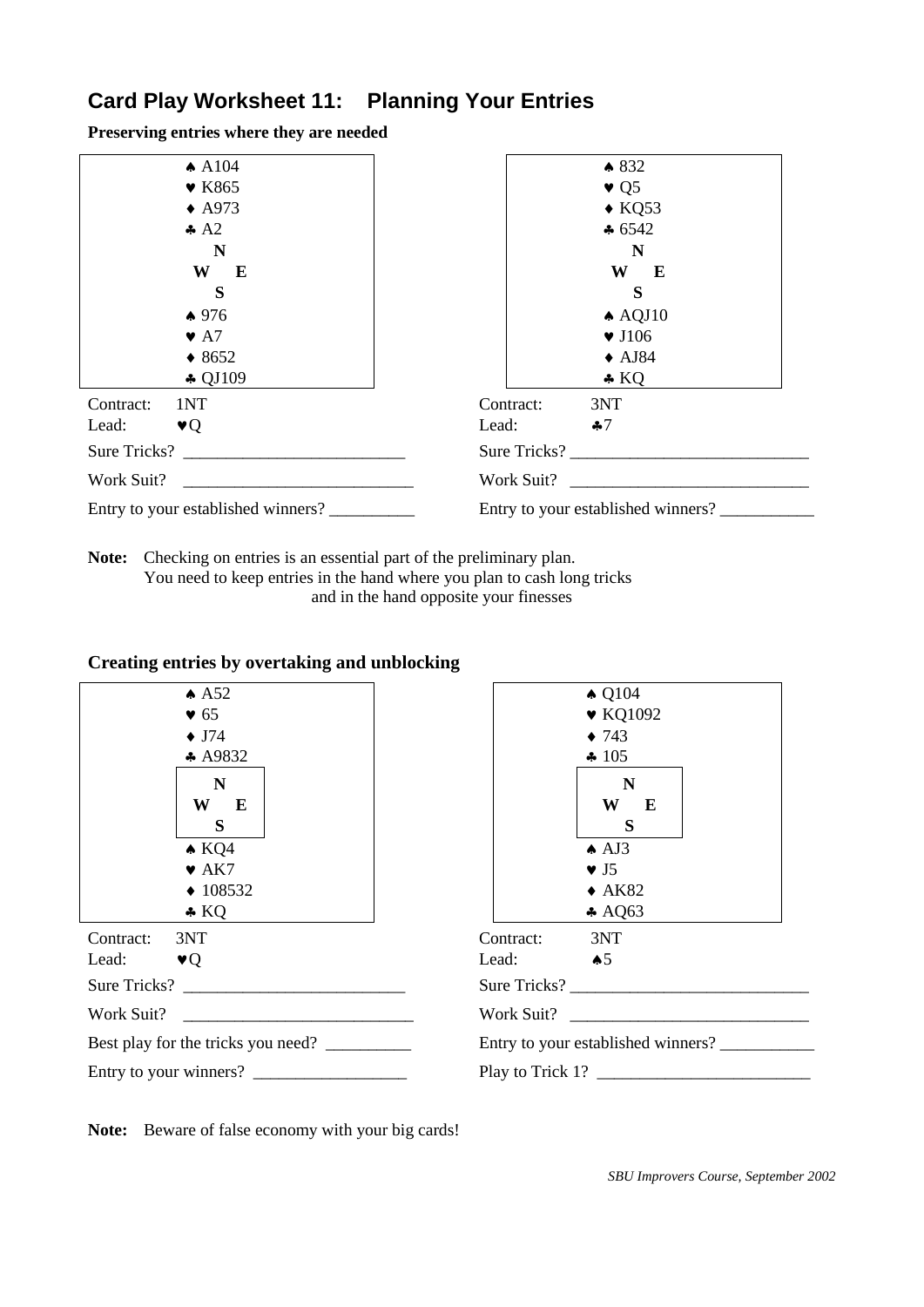# **Worksheet 11: Planning Your Entries – Teachers' Notes**

**Preserving entries where they are needed**



Finessing will not do the job! You need to finesse spades, perhaps 3 times.

- 
- Win  $\mathbf{\Psi}$  K at Trick 1. You need  $\mathbf{\Psi}$  A as an entry. the fourth round for your third finesse.



5 Sure Tricks, you can establish 2 more in clubs. 6 Sure Tricks and you cannot afford to lose the lead Play  $A$  (high card, short hand) and another. Cross to  $\bullet K$ , then  $\bullet O$ , save  $\bullet 4$  to cross to  $\bullet 5$  on

**Note:** Checking on entries is an essential part of the preliminary plan. You need to keep entries in the hand where you plan to cash long tricks and in the hand opposite your finesses

### **Creating entries by overtaking and unblocking**



8 Sure Tricks. Diamonds are too slow, so try clubs. 5 Sure Tricks. Hearts are the Work Suit. But East If you cash  $*KQ$  and cross to your only entry,  $*A$ , will hold up  $*A$  and you need an entry. you need clubs 3-3. If you *overtake*  $\clubsuit$  O and play To ensure a slow entry in spades you must win 9 you have enough tricks when s are 3-3, *and* Trick 1 with A. If you win it cheaply East holds *also when someone has Jx or 10x.* up in hearts and West can keep you out of dummy.



| Contract: | 3N I           | Contract: | ЭN             |
|-----------|----------------|-----------|----------------|
| Lead:     | $\mathbf{v}$ O | Lead:     | $\spadesuit 5$ |

**Note:** Beware of false economy with your big cards!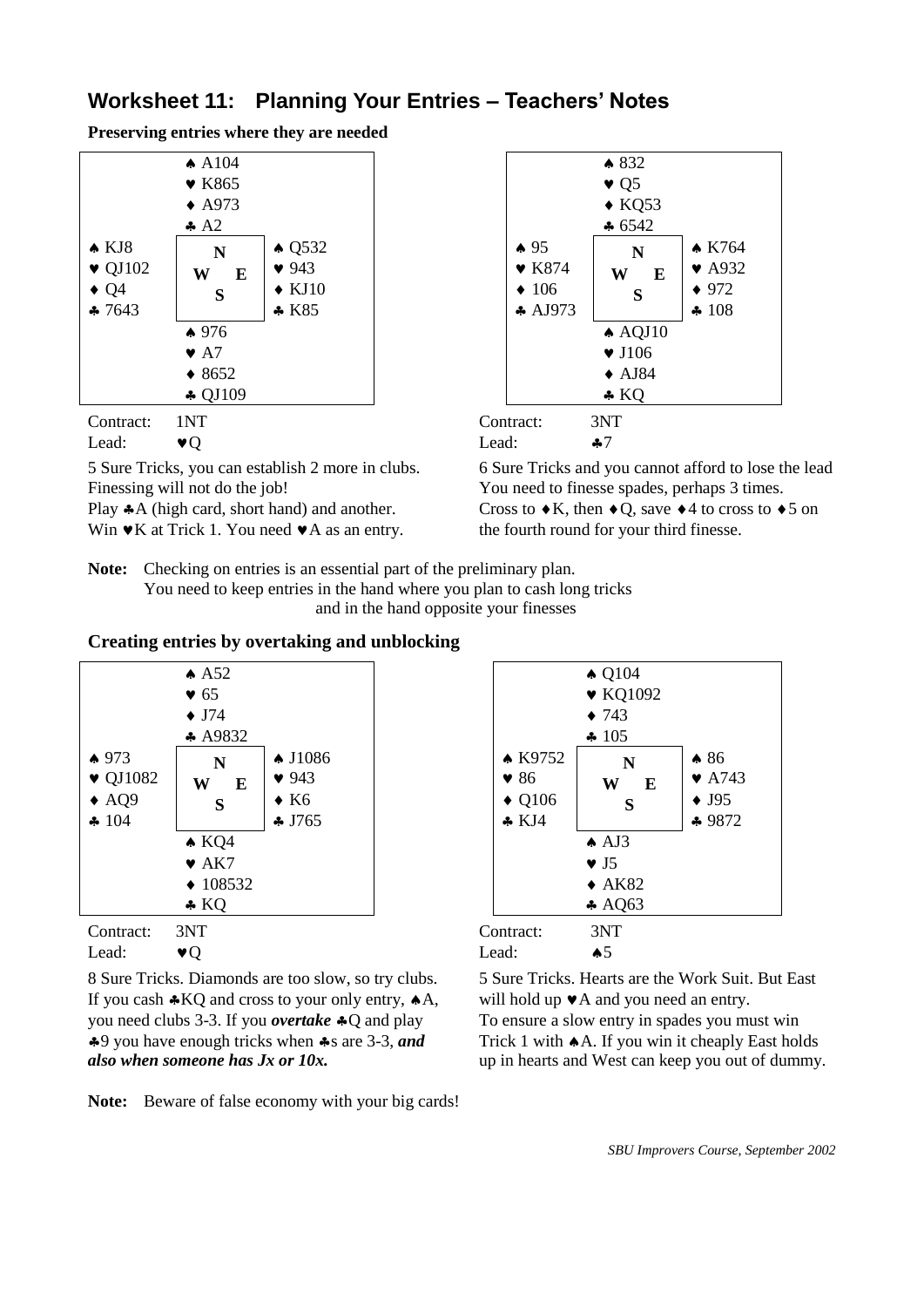# **Card Play Worksheet 10: Avoidance and the Danger Hand**

**Techniques for keeping one hand off lead:**



**Note:** There are 2 possible reasons for keeping one hand off lead: it has tricks to cash

it can lead through an Honour

Keep it out by finessing/ducking into the other hand – but only when you can afford the loser!



You will not run into a *Scissors Coup* every day! Nor should you go out of your way to look for clever plays. Improvement comes when you recognise the situation (usually after the play is over) All the expert does is to recognise it in time.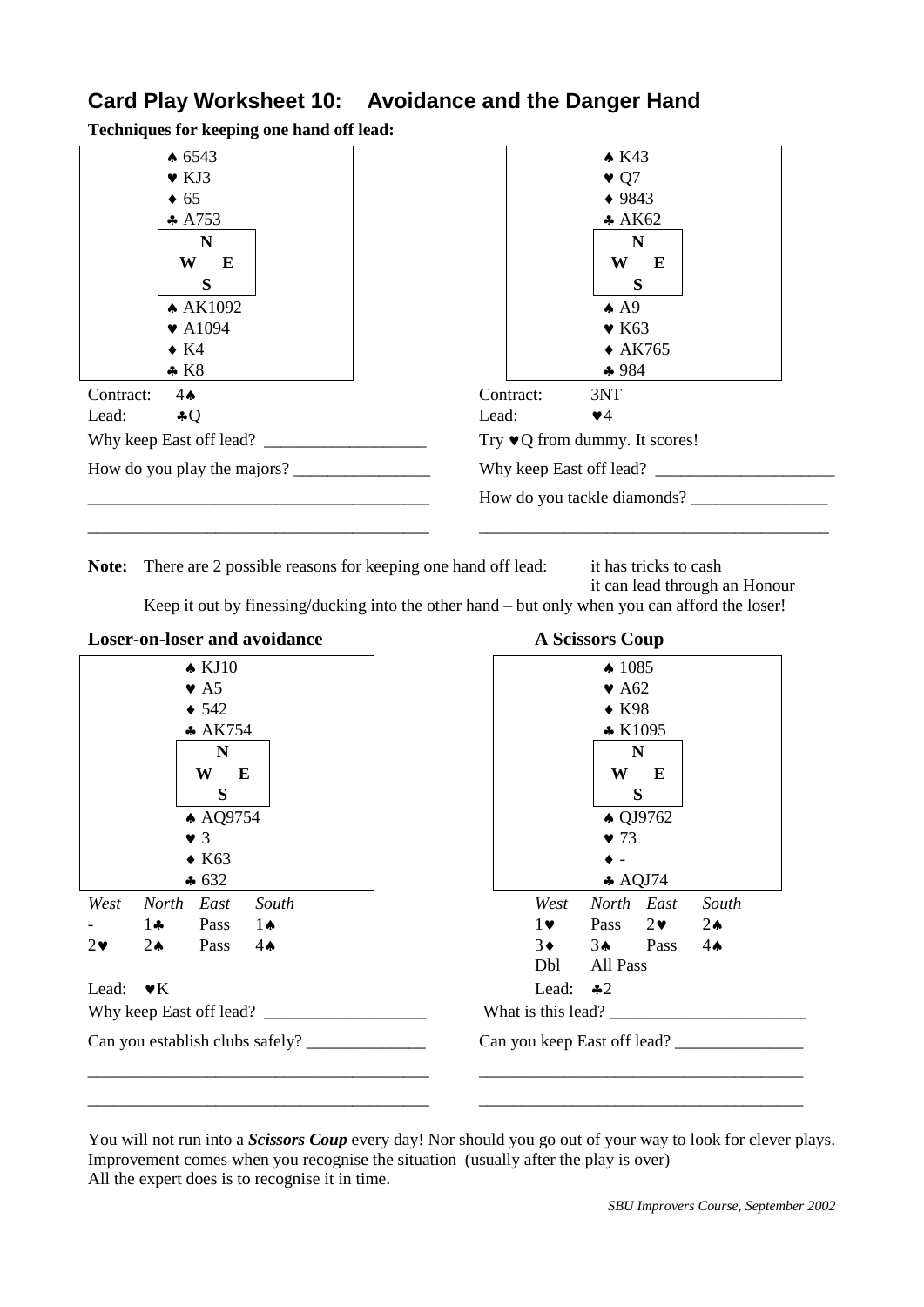# **Worksheet 10: Avoidance and the Danger Hand – Teachers' Notes**

**Techniques for keeping one hand off lead:**



East might lead  $\bullet$  O through your King. You try  $\bullet$  O from dummy and it holds. Keep him out by finessing trump:  $*K$ ,  $*A$ , Now you must keep East off lead. Play  $*3$ . If he has  $\sqrt{\frac{90 \text{ s}}{2}}$  as well you discard  $\sqrt{5}$  from plays  $\sqrt{2}$ . dummy and lose just 1 diamond

**Loser-on-loser and avoidance**



A, spade to  $\triangle 10$ . Even if West wins and plays If East plays  $\triangle 2$  duck to West. If East plays high win,  $\clubsuit$  J you can ruff and finesse hearts into West. cross to  $\clubsuit K$  and play another diamond, ducking if East

Note: There are 2 possible reasons for keeping one hand off lead: it has tricks to cash

it can lead through an Honour

Keep it out by finessing/ducking into the other hand – but only when you can afford the loser!

| $\bullet$ 3<br>$\bullet$ KQJ983<br>$\triangle$ AQJ9<br>4108 |                | $\triangle$ KJ10<br>$\bullet$ A5<br>$\div$ 542<br>$* AK754$<br>$\mathbf N$<br>W<br>E<br>S<br>▲ AQ9754<br>$\bullet$ 3<br>$\triangle$ K63 | $*862$<br>$\bullet$ 10764<br>$\div 1087$<br>$\clubsuit$ QJ9 | A K4<br>$\bullet$ K10954<br>$\triangle$ A743<br>$\div 2$ | $\spadesuit$ 1085<br>$\blacktriangleright$ A62<br>$\bullet$ K98<br>$\star$ K1095<br>W<br>S<br>$\bullet$ 73<br>$\bullet$ - | N<br>E<br>$\triangle$ QJ9762 | $\triangle$ 3<br>$\bullet$ QJ8<br>$\triangle$ QJ10652<br>$*863$ |
|-------------------------------------------------------------|----------------|-----------------------------------------------------------------------------------------------------------------------------------------|-------------------------------------------------------------|----------------------------------------------------------|---------------------------------------------------------------------------------------------------------------------------|------------------------------|-----------------------------------------------------------------|
|                                                             |                | $\clubsuit 632$                                                                                                                         |                                                             |                                                          | $\triangle$ AQJ74                                                                                                         |                              |                                                                 |
| West                                                        | North          | East                                                                                                                                    | South                                                       | West                                                     | North East                                                                                                                |                              | South                                                           |
|                                                             | $1 -$          | Pass                                                                                                                                    | $1 \spadesuit$                                              | $1\bullet$                                               | Pass                                                                                                                      | $2\bullet$                   | $2\bullet$                                                      |
| $2\bullet$                                                  | $2\bullet$     | Pass                                                                                                                                    | $4\spadesuit$                                               | $3\bullet$<br>Dbl                                        | $3\bullet$<br>All Pass                                                                                                    | Pass                         | $4\spadesuit$                                                   |
| Lead:                                                       | $\mathbf{v}$ K |                                                                                                                                         |                                                             | Lead:                                                    | $\clubsuit 2$                                                                                                             |                              |                                                                 |

You must establish clubs without letting East in to If East gets in he can give West a club ruff. lead  $\triangle$  10 through your K. Duck  $\triangledown K!$  Later discard West wins the first round of trump and plays a a club on  $\mathbf{v}$ A and establish length tricks in clubs heart. Win  $\mathbf{v}$ A and play  $\mathbf{v}$ K, discarding your second with a ruff. You need dummy's trump as entries, heart. heart. Now West has 3 tricks but East has no entry! so delay drawing trump till you have done your work

You will not run into a *Scissors Coup* every day! Nor should you go out of your way to look for clever plays. Improvement comes when you recognise the situation (usually after the play is over) All the expert does is to recognise it in time.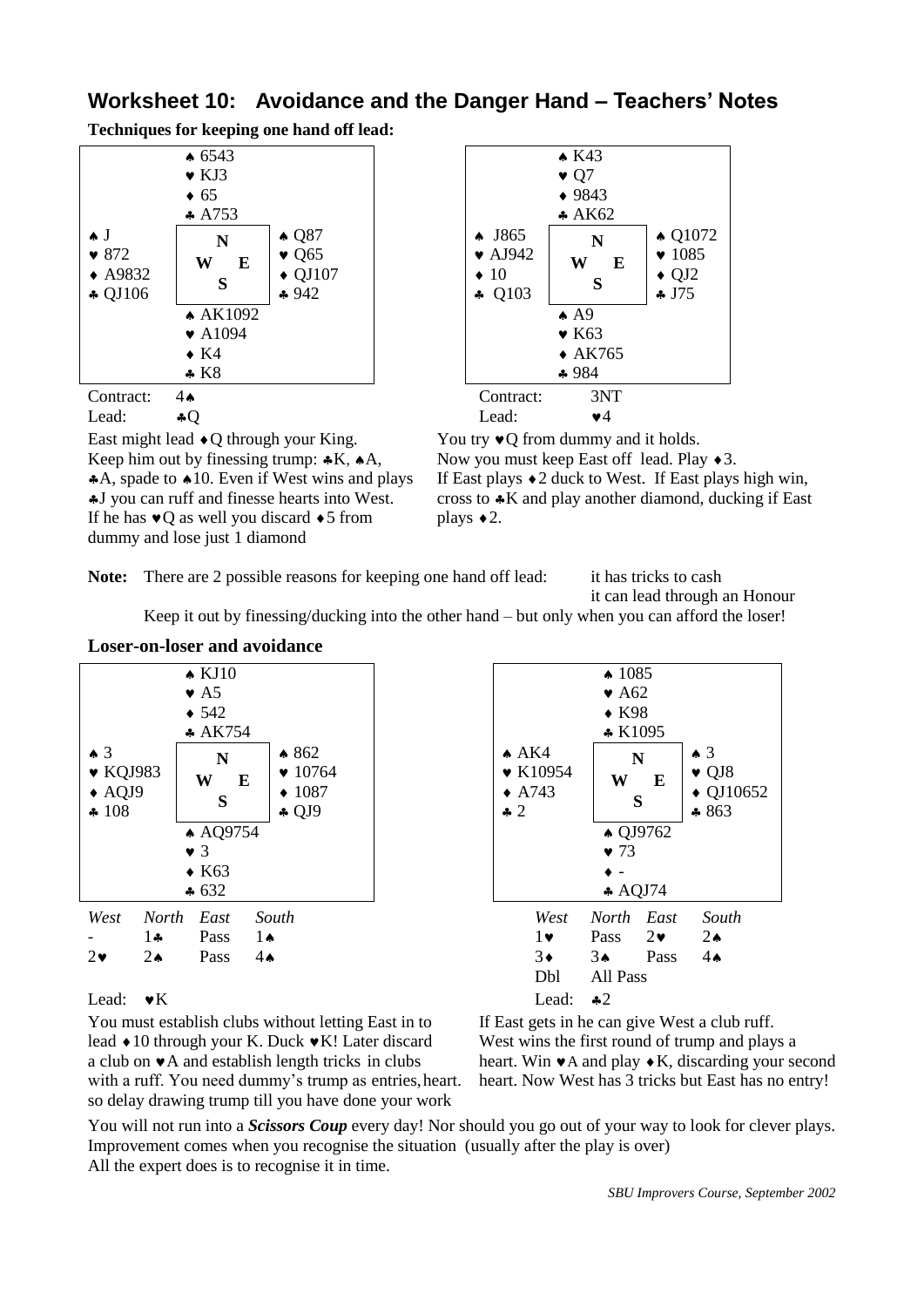# **Card Play Worksheet 13: Making Deductions**

|                      | <b>Clues from the bidding</b> |                            |                                                        |  |  |  |                  |                    |          |               |                                                        |
|----------------------|-------------------------------|----------------------------|--------------------------------------------------------|--|--|--|------------------|--------------------|----------|---------------|--------------------------------------------------------|
|                      |                               | $\spadesuit$ A74           |                                                        |  |  |  |                  | $\triangle$ Q53    |          |               |                                                        |
| $\bullet$ 87         |                               |                            |                                                        |  |  |  |                  | $\bullet$ Q103     |          |               |                                                        |
| $\blacklozenge$ J103 |                               |                            |                                                        |  |  |  |                  | $\div 1097$        |          |               |                                                        |
|                      |                               | $\clubsuit$ Q10654         |                                                        |  |  |  |                  | $\bullet$ KJ85     |          |               |                                                        |
|                      |                               | N                          |                                                        |  |  |  |                  | $\mathbf N$        |          |               |                                                        |
|                      |                               | W<br>E                     |                                                        |  |  |  |                  | W                  | E        |               |                                                        |
|                      |                               | S                          |                                                        |  |  |  |                  | S                  |          |               |                                                        |
|                      |                               | $\bullet$ 9                |                                                        |  |  |  |                  | $\triangle$ AKJ962 |          |               |                                                        |
|                      |                               | $\blacktriangleright$ AQ32 |                                                        |  |  |  |                  | $\bullet$ 4        |          |               |                                                        |
|                      |                               | $\bullet$ K5               |                                                        |  |  |  |                  | $\bullet$ KJ8      |          |               |                                                        |
|                      |                               | * AKJ932                   |                                                        |  |  |  |                  | $\ast$ A102        |          |               |                                                        |
| West                 | North East                    |                            | South                                                  |  |  |  | West             | North East         |          | South         |                                                        |
| Pass                 | Pass                          | Pass                       | $1 -$                                                  |  |  |  | 1NT <sup>1</sup> | Pass               | Pass     | $3\spadesuit$ |                                                        |
| Pass                 | $2\bullet$                    | Pass                       | $2\bullet$                                             |  |  |  | Pass             | $4 \spadesuit$     | All Pass |               | $12 - 14$                                              |
| Pass                 | $3\bullet$                    | Pass                       | $5 -$                                                  |  |  |  |                  |                    |          |               |                                                        |
| Lead:                | $\triangle Q$                 |                            |                                                        |  |  |  | Lead:            | $\bullet$ A        |          |               |                                                        |
|                      |                               |                            | You win $\triangle$ A and draw trump, which break 1-1. |  |  |  |                  |                    |          |               | East discourages with $\vee$ 2, West switches to trump |
|                      |                               |                            |                                                        |  |  |  |                  |                    |          |               | How will you play clubs?                               |
|                      |                               |                            |                                                        |  |  |  |                  |                    |          |               | Why?                                                   |
|                      |                               |                            |                                                        |  |  |  |                  |                    |          |               |                                                        |

**Note:** Not everyone bids like you, but you can rely on some things:

if they do not open the bidding they do not have opening values

if they open 1NT they may be a point short, but rarely hold a point too many

Before tackling a suit where you have a choice of plays find out as much as you can about the other suits.

| <b>Clues from the lead</b>                           |                                                  |
|------------------------------------------------------|--------------------------------------------------|
| $\triangle$ K1053                                    | $\spadesuit$ 105                                 |
| $\bullet$ 853                                        | $\blacktriangleright$ AKJ4                       |
| $\bullet$ KQ5                                        | $\triangle$ K1053                                |
| $* K63$                                              | $\clubsuit$ Q94                                  |
| N                                                    | N                                                |
| W<br>$\bf{E}$                                        | W<br>E                                           |
| S                                                    | S                                                |
| $\triangle$ AJ962                                    | $\triangle$ A9                                   |
| $\blacktriangleright$ A8                             | $\bullet$ Q763                                   |
| $\triangle$ A942                                     | $\triangle$ AJ92                                 |
| $*92$                                                | $\star$ K53                                      |
| South<br>West<br>North East                          | North East<br>South<br>West                      |
| $3\bullet$<br>$3*$<br>Pass<br>Pass                   | Pass<br>1NT                                      |
| All Pass<br>Pass<br>$4 \spadesuit$                   | 3NT<br>All Pass<br>Pass                          |
| Lead: $\clubsuit J$                                  | Lead:<br>$\triangle^2$                           |
| You duck, West continues $*10$ . East overtakes with | You win and cash 4 hearts. West discards 2 clubs |
| $\triangle Q$ and plays $\triangledown Q$ .          | and 1 diamond.                                   |
| How do you play trump?                               |                                                  |
| $Why?$ $\_\$                                         | Why?                                             |

NB When a hand that has preempted chooses to lead a plain suit it is often a singleton When a 4-card suit is led against  $3NT$  (with no clues from the bidding) it is usually the leader's longest suit. When a hand that has supported its partner leads another suit it will often have the ace of partner's suit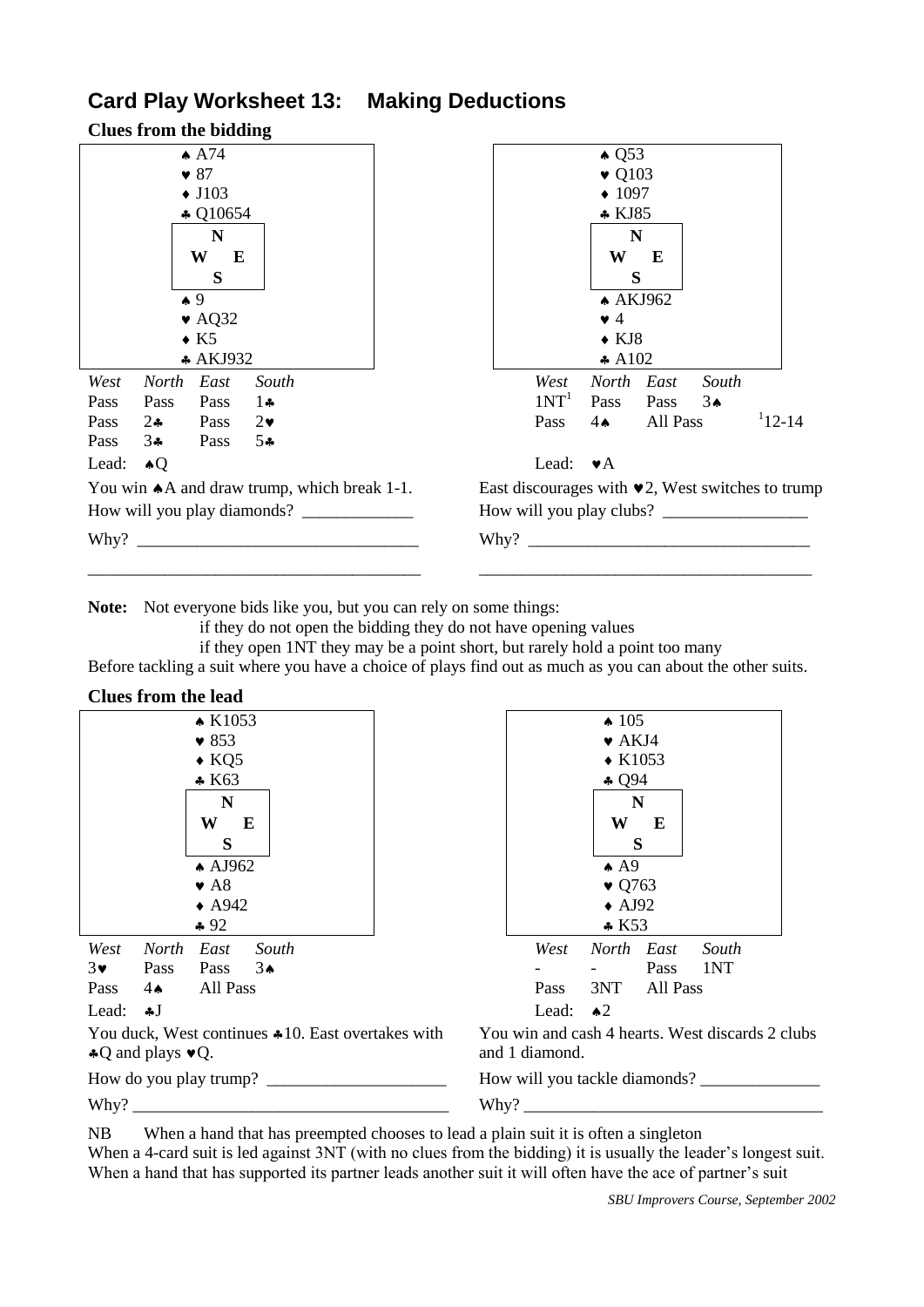# **Card Play Worksheet 13: Making Deductions - Teachers Notes**

**Clues from the bidding**



When you draw trump you discover that West has East plays  $\bullet$  2 and West switches to a trump a singleton. He has  $\triangle$ OJ, yet has not opened, nor Draw trump and test diamonds. West has  $\triangledown$ AK made a takeout double of 1.. He will not have, and  $\triangle AQ$ , so cannot have  $\triangle Q$  – that would make  $\mathbf{\bullet}$ K *and*  $\mathbf{\bullet}$  A. When he has  $\mathbf{\bullet}$ K play East for  $\mathbf{\bullet}$ A 15HCP



**Note:** Not everyone bids as you would, but you can rely on some things:

if they do not open the bidding they do not have opening values

if they open 1NT they may be a point short, but rarely hold a point too many Before tackling a suit where you have a choice of plays find out as much as you can about the other suits.

#### **Clues from the lead**

|                                      | $\triangle$ K1053          |                                 | $\triangle$ 105  |          |                                             |  |  |
|--------------------------------------|----------------------------|---------------------------------|------------------|----------|---------------------------------------------|--|--|
| $\bullet$ 853<br>$\bullet$ KQ5       |                            | $\blacktriangleright$ AKJ4      |                  |          |                                             |  |  |
|                                      |                            | $\triangle$ K1053               |                  |          |                                             |  |  |
|                                      | $* K63$                    |                                 | $\clubsuit$ Q94  |          |                                             |  |  |
| $\spadesuit$ 4<br>$\bullet$ KJ109762 | $\triangle$ Q87<br>N       | $\triangle$ K862<br>$\bullet$ 8 |                  | N        | $\triangle$ QJ7<br>$\blacktriangledown 109$ |  |  |
|                                      | $\bullet$ Q<br>W<br>E      |                                 | W                | E        |                                             |  |  |
| $\bullet$ 87                         | $\blacklozenge$ J1063<br>S | $\bullet$ Q876                  |                  | S        | $\bullet$ 4                                 |  |  |
| $\clubsuit$ J108                     | $\ast$ AQ754               | $\clubsuit$ AJ72                |                  |          | 4108                                        |  |  |
|                                      | $\triangle$ AJ962          |                                 | $\triangle$ A9   |          |                                             |  |  |
|                                      | $\blacktriangleright$ A8   |                                 | $\bullet$ Q763   |          |                                             |  |  |
|                                      | $\triangle$ A942           |                                 | $\triangle$ AJ92 |          |                                             |  |  |
|                                      | $*92$                      |                                 | $*$ K53          |          |                                             |  |  |
| West<br><b>North</b>                 | East<br>South              | West                            | North East       |          | Sout                                        |  |  |
| $3\bullet$<br>Pass                   | Pass<br>$3\spadesuit$      |                                 |                  | Pass     | 1NT                                         |  |  |
| Pass<br>$4\spadesuit$                | All Pass                   | Pass                            | 3NT              | All Pass |                                             |  |  |
| Lead:<br>$\clubsuit J$               |                            | Lead:                           | $\triangle^2$    |          |                                             |  |  |

 $\spadesuit$  105  $\blacktriangleright$  AKJ4  $\triangle$  K1053  $$094$ **\* K862**  8  $\triangle$  O876  $A<sub>172</sub>$ **N W E S**  $\triangle$  QJ753  $\bullet$  10952  $\bullet$  4  $41086$  $\spadesuit$  A9  $\bullet$  Q763  $\triangle$  AJ92  $K53$ *West North East South West North East South*

You duck, clubs are continued, East wins and Win and cash 4 hearts. West discards 2 clubs and plays  $\blacktriangleright$  Q. Take the trump finesse. 1 diamond. He must be 4-1-4-4: he would lead a 5-card suit if he had one. Play  $\triangle$  A and finesse West for  $\triangleleft$  O

When a hand that has pre-empted chooses to lead a plain suit it is often a singleton When a 4-card suit is led against 3NT (with no clues from the bidding) it is usually the leader's longest suit. When a player who has supported its partner leads another suit he will often have the ace of partner's suit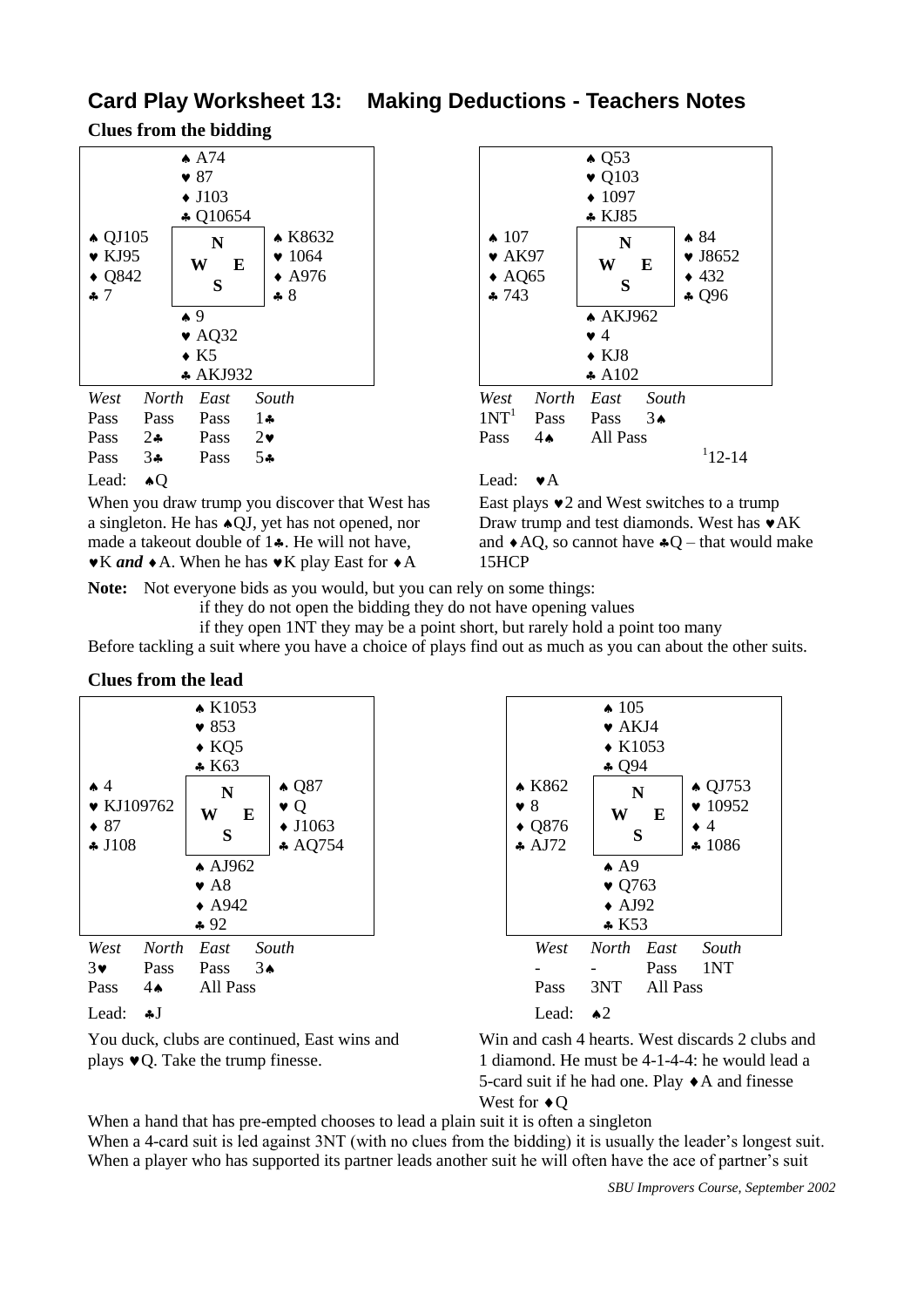# **Card Play Worksheet 14: Planning: Checking for Pitfalls**

**Not 'doing what comes naturally' if there is a better line**

| $\triangle$ J52<br>$\blacktriangledown$ 1032<br>$\triangle$ A97<br>$*9762$<br>$\mathbf N$<br>W<br>E<br>S<br>$\triangle$ AQ<br>$\blacktriangledown$ AQJ974<br>$\triangle$ K65<br>$\clubsuit$ A3                                                                                                                                                                                                                                      | $\triangle$ A3<br>$\blacktriangledown$ QJ3<br>$\triangle$ KJ753<br>$-942$<br>$\mathbf N$<br>W<br>E<br>S<br>$\triangle$ K62<br>$\blacktriangleright$ A7<br>$\triangle$ 1098<br>$*$ AKQJ10 |
|-------------------------------------------------------------------------------------------------------------------------------------------------------------------------------------------------------------------------------------------------------------------------------------------------------------------------------------------------------------------------------------------------------------------------------------|------------------------------------------------------------------------------------------------------------------------------------------------------------------------------------------|
| Contract:<br>$4\bullet$                                                                                                                                                                                                                                                                                                                                                                                                             | 3NT<br>Contract:                                                                                                                                                                         |
| Lead: $\bullet$ Q                                                                                                                                                                                                                                                                                                                                                                                                                   | Lead: $\bullet Q$                                                                                                                                                                        |
| Losers?                                                                                                                                                                                                                                                                                                                                                                                                                             | Sure Tricks?                                                                                                                                                                             |
| What is the danger? $\frac{1}{\frac{1}{2} \cdot \frac{1}{2} \cdot \frac{1}{2} \cdot \frac{1}{2} \cdot \frac{1}{2} \cdot \frac{1}{2} \cdot \frac{1}{2} \cdot \frac{1}{2} \cdot \frac{1}{2} \cdot \frac{1}{2} \cdot \frac{1}{2} \cdot \frac{1}{2} \cdot \frac{1}{2} \cdot \frac{1}{2} \cdot \frac{1}{2} \cdot \frac{1}{2} \cdot \frac{1}{2} \cdot \frac{1}{2} \cdot \frac{1}{2} \cdot \frac{1}{2} \cdot \frac{1}{2} \cdot \frac{1}{2$ |                                                                                                                                                                                          |
|                                                                                                                                                                                                                                                                                                                                                                                                                                     | Can you guarantee success?                                                                                                                                                               |
|                                                                                                                                                                                                                                                                                                                                                                                                                                     |                                                                                                                                                                                          |

**Note:** When you have made a plan look to see if there is a better one You do not need to take a finesse just because it is there

### **Even the most straightforward-looking contract can have hidden traps.**

| $\star$ K52                 | $\bullet 86$                                                     |
|-----------------------------|------------------------------------------------------------------|
| $\blacktriangledown$ A954   | 92                                                               |
| $\bullet$ Q4                | $\triangle$ AKQJ3                                                |
| $\clubsuit$ Q832            | $\clubsuit$ J1075                                                |
| N                           | $\mathbf N$                                                      |
| W<br>E                      | W<br>$\bf{E}$                                                    |
| S                           | S                                                                |
| $\triangle$ A73             | ▲ AK7432                                                         |
| $\blacktriangledown$ QJ1076 | $\bullet$ 854                                                    |
| $\bullet$ KJ2               | $\triangleleft$ 1082                                             |
| $\clubsuit$ A5              | $\clubsuit$ $A$                                                  |
| Contract:<br>$4\bullet$     | Contract:<br>$4\spadesuit$                                       |
| Lead: $\bullet Q$           | Lead: $\mathbf{\bullet}$ K. East overtakes and switches to trump |
|                             |                                                                  |
| Plan?                       |                                                                  |
| Can you guarantee success?  | Can you guarantee success?                                       |
|                             |                                                                  |

**Note:** Always count your losers.

Try to imagine what might happen if opponents get on lead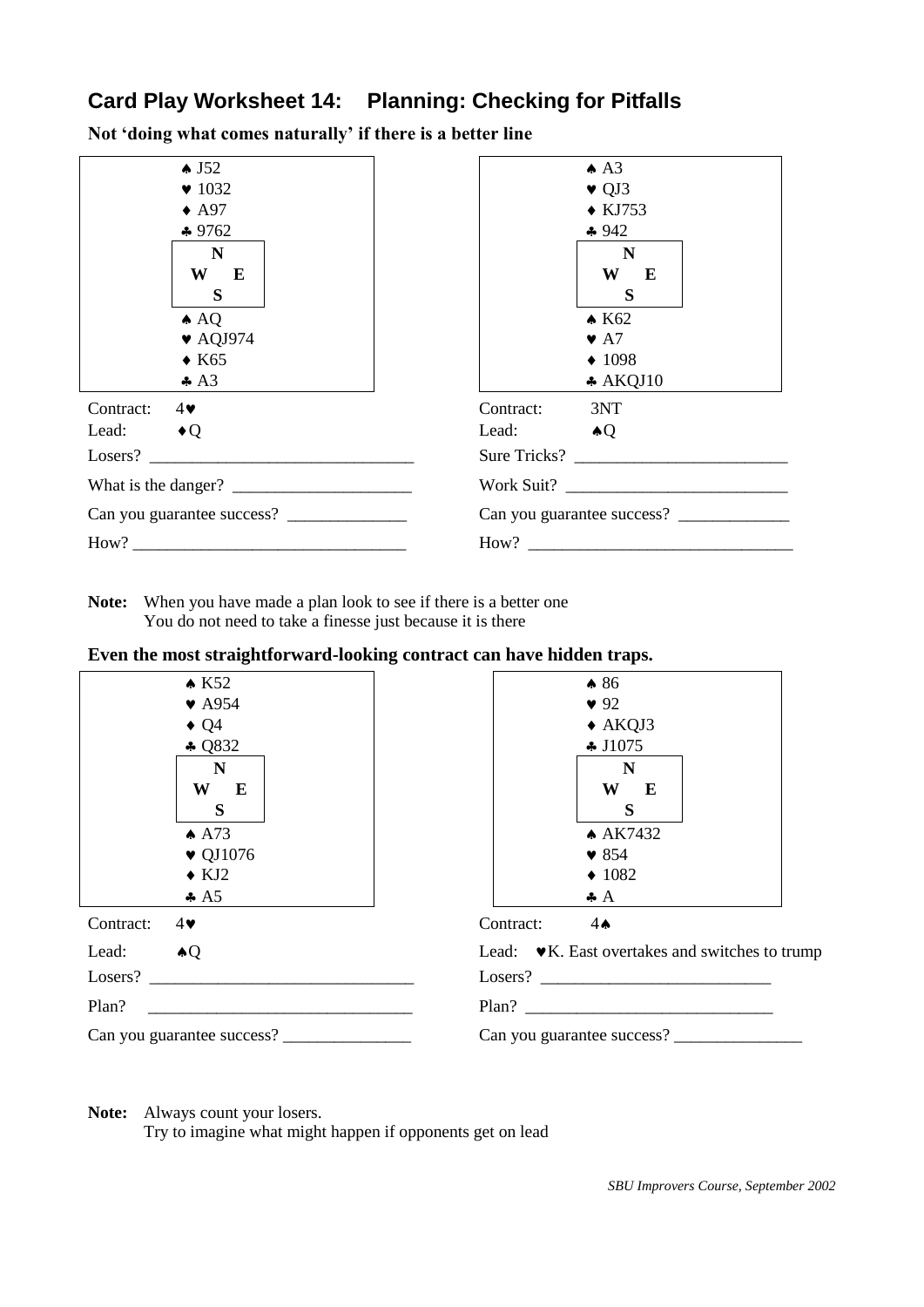# **Card Play Worksheet 14: Checking for Pitfalls – Teachers Notes**

**Not 'doing what comes naturally' if there is a better line**



It looks normal to finesse trump – but if that loses To ensure 9 tricks win  $\triangle K$  and play  $\blacktriangledown A$  and they will clear diamonds. Win in hand, keeping a heart. Cards sometimes lie badly!  $\triangle$  A as an entry to dummy. Play  $\triangle$  A, then  $\triangle$  Q to establish  $\triangle J$  to discard a diamond



**Note:** When you have made a plan look to see if there is a better one You do not need to take a finesse just because it is there

|                   |                             | Even the most straightforward-looking contract can have muden traps. |                            |                    |                             |  |  |  |
|-------------------|-----------------------------|----------------------------------------------------------------------|----------------------------|--------------------|-----------------------------|--|--|--|
|                   | $\triangle$ K52             |                                                                      | $\bullet 86$               |                    |                             |  |  |  |
|                   | $\blacktriangledown$ A954   |                                                                      |                            | $\bullet$ 92       |                             |  |  |  |
|                   | $\triangleleft Q4$          |                                                                      |                            |                    |                             |  |  |  |
| $\clubsuit$ Q832  |                             |                                                                      | $\clubsuit$ J1075          |                    |                             |  |  |  |
| $\triangle$ QJ109 | N                           | $*864$                                                               | $\spadesuit$ 95            | N                  | $\triangle$ QJ10            |  |  |  |
| $\bullet$ 82      | W<br>E                      | $\bullet$ K3                                                         | $\blacktriangleright$ KQJ6 | W<br>E             | $\blacktriangleright$ A1073 |  |  |  |
| $\triangle$ A965  | S                           | $\triangle$ 10873                                                    | $\bullet$ 764              | S                  | $\bullet$ 95                |  |  |  |
| $\clubsuit$ 1094  |                             | $\bullet$ KJ76                                                       | $*$ K864                   |                    | $\clubsuit$ Q932            |  |  |  |
|                   | $\spadesuit$ A73            |                                                                      |                            | $\triangle$ AK7432 |                             |  |  |  |
|                   | $\blacktriangledown$ QJ1076 |                                                                      |                            | $\bullet$ 854      |                             |  |  |  |
|                   | $\bullet$ KJ2               |                                                                      |                            | $\triangle$ 1082   |                             |  |  |  |
|                   | $\clubsuit$ A5              |                                                                      |                            | $\clubsuit$ A      |                             |  |  |  |
| Contract:         | $4\blacktriangledown$       |                                                                      | Contract:                  | $4\spadesuit$      |                             |  |  |  |

### **Even the most straightforward-looking contract can have hidden traps.**

Lead:  $\bullet Q$  Lead:  $\bullet K$ 

If you finesse trump at trick 2 they clear their spade East overtakes  $\blacktriangledown A$  and switches to  $\blacktriangle Q$ trick. Win  $AK$  and play  $\triangle Q$  to establish a discard. Now you will not be able to ruff your 3rd heart in

### **Note:** Always count your losers.

Try to imagine what might happen if opponents get on lead

*SBU Improvers Course, September 2002*

dummy. How to avoid 3 heart losers? Duck  $\triangle$ O!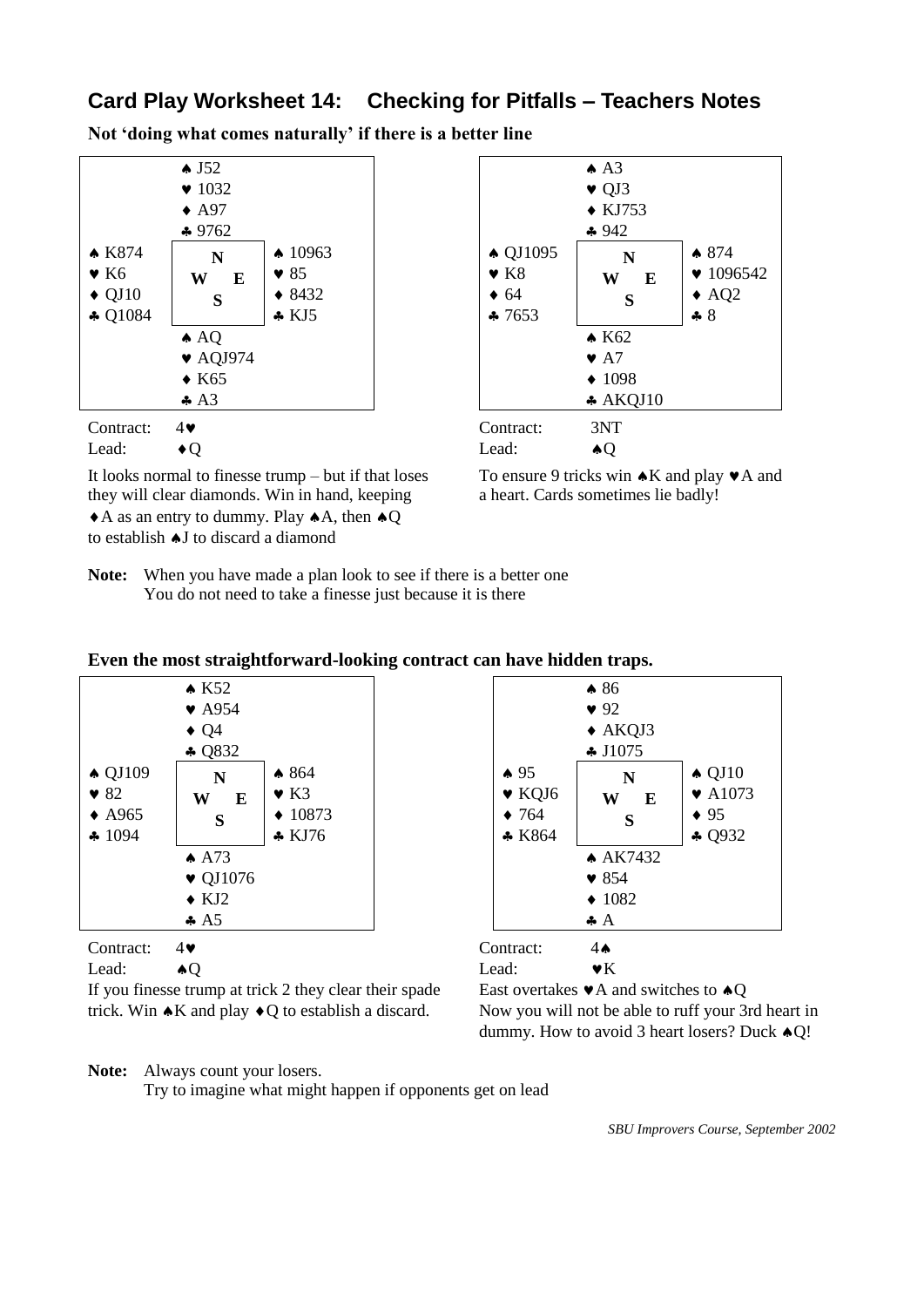# **Card Play Worksheet 9: The Finesse**

A finesse involves leading towards one or more high cards in the hope that opponents' high cards will be well placed

### **Finesse technique: how should we tackle these suits to make the maximum number of tricks?**

| $\blacktriangleright$ AJ102 | $\blacktriangleright$ AJ105 | $\blacktriangledown$ 42      | $\blacktriangleright$ AKJ104 | $\blacktriangledown$ KQ83 |
|-----------------------------|-----------------------------|------------------------------|------------------------------|---------------------------|
| $\bullet$ Q95               | $\bullet$ Q43               | $\blacktriangledown$ AKJ1073 | $\blacktriangledown$ 753     | $\blacktriangledown$ J64  |
|                             |                             |                              |                              |                           |
|                             |                             |                              |                              |                           |
|                             |                             |                              |                              |                           |
|                             |                             |                              |                              |                           |

#### **Variations on the Finesse: Indirect, Ruffing, 'Obligatory'**

| $\bullet$ QJ6              | $\blacktriangledown$ J2    | $\blacktriangleright$ AQJ10 | $\blacktriangledown$ KJ1094 | $\blacktriangleright$ K873 |
|----------------------------|----------------------------|-----------------------------|-----------------------------|----------------------------|
| $\blacktriangleright$ A753 | $\blacktriangleright$ AQ73 | $\bullet$ 7                 | $\vee$ 3                    | $\bullet$ Q942             |
|                            |                            |                             |                             |                            |
|                            |                            |                             |                             |                            |
|                            |                            |                             |                             |                            |

#### **The two-way finesse**



**Note:** The expert is always reluctant to take finesses: he prefers something better than 50% . When you have a two-way guess postpone your decision as late as you dare – find out about the other suits. The hand with greater length is favourite to hold the high card With a choice finesse into the safe hand, not the Danger Hand.